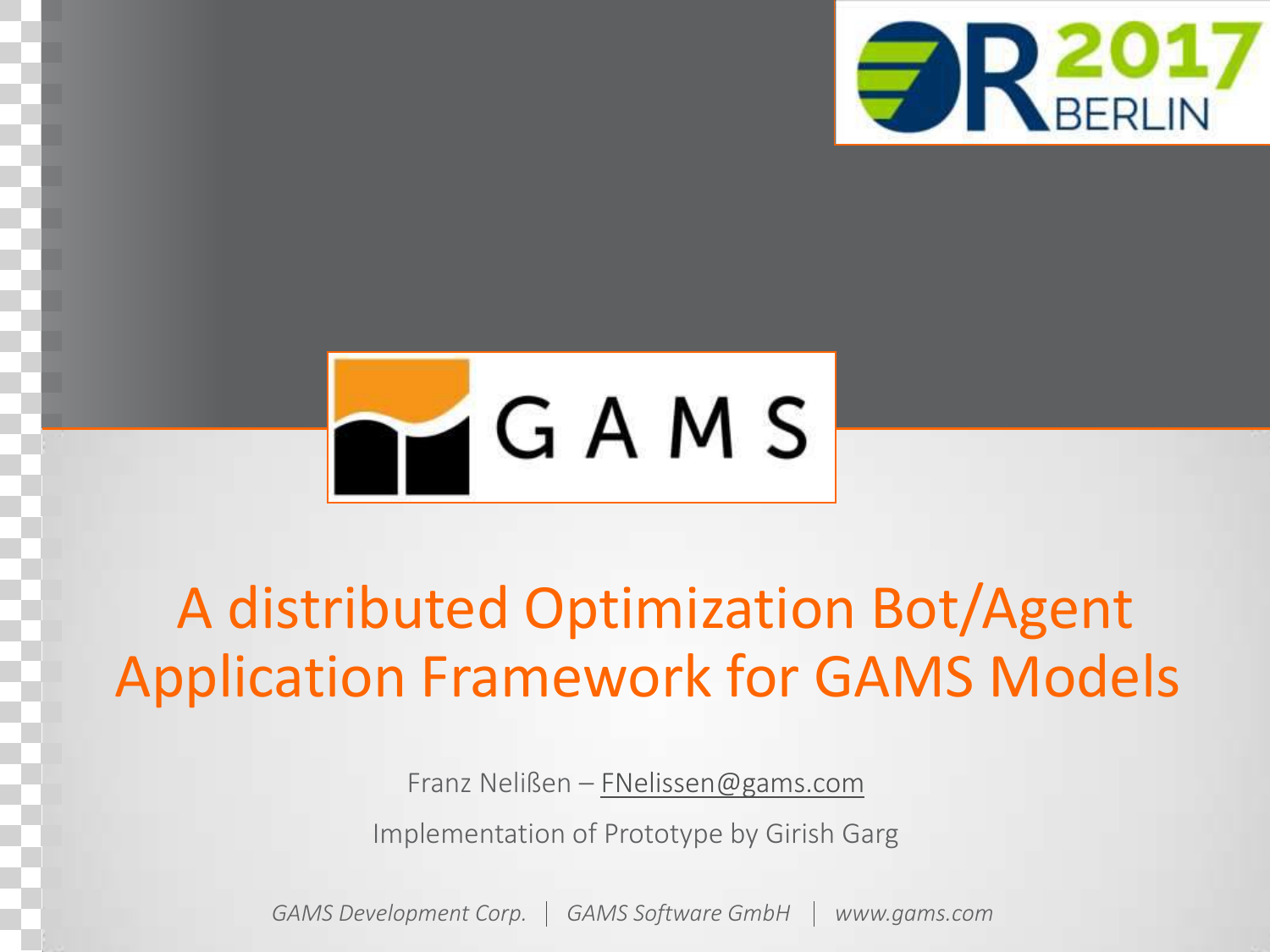GAMS

**Agenda**

Introduction

#### Model Building and Application Building

A Prototype

Summary and Outlook

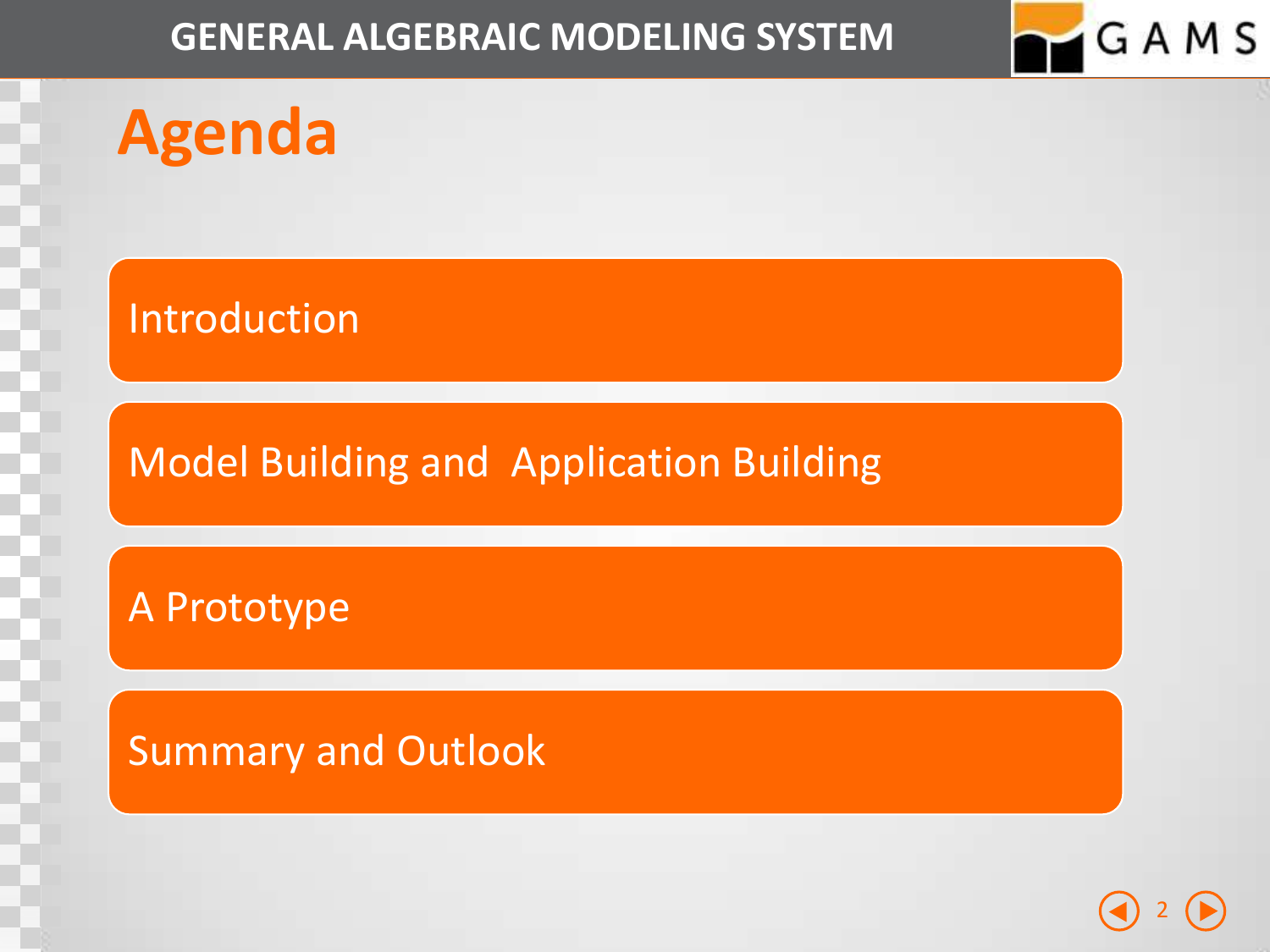

### **Company**

- *Roots: World Bank, 1978 – 1987 Initial product*
- $\triangleright$  Went commercial in 1987
- GAMS Development Corp. (USA), GAMS Software GmbH (Germany)
- $\triangleright$  2016: New management team
- $\triangleright$  Software Tool Provider

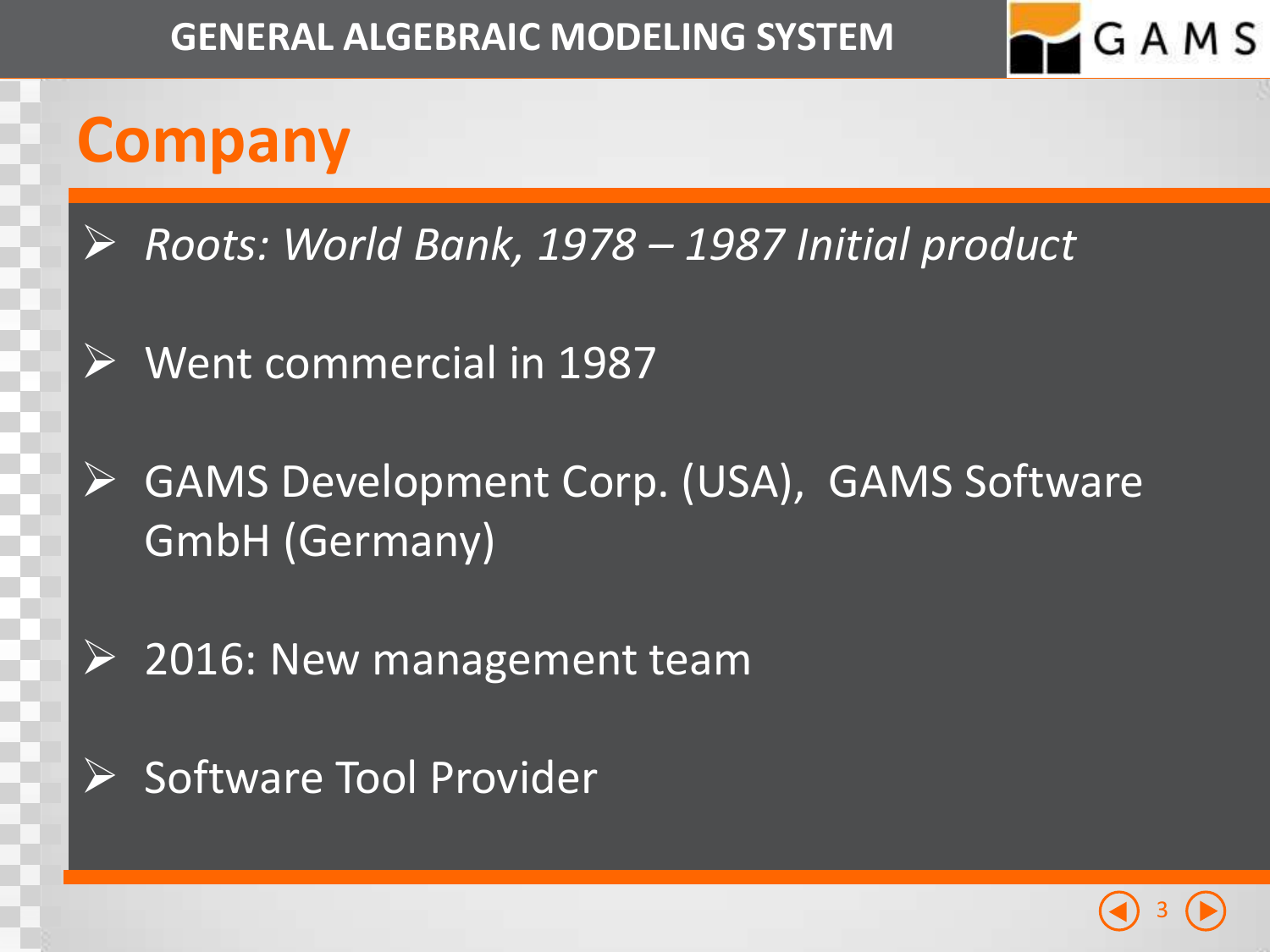

### **GAMS at a Glance**

- Pioneered Algebraic Modeling Languages
- $\triangleright$  Robust, scalable state-of-the-art algebraic modeling technology for complex, large-scale optimization
- Open architecture and uniform interface to all major commercial and academic solvers (30+ integrated)
- Evolution through more than 25 years of R&D and user feedback, maturity through experience and rigorous testing

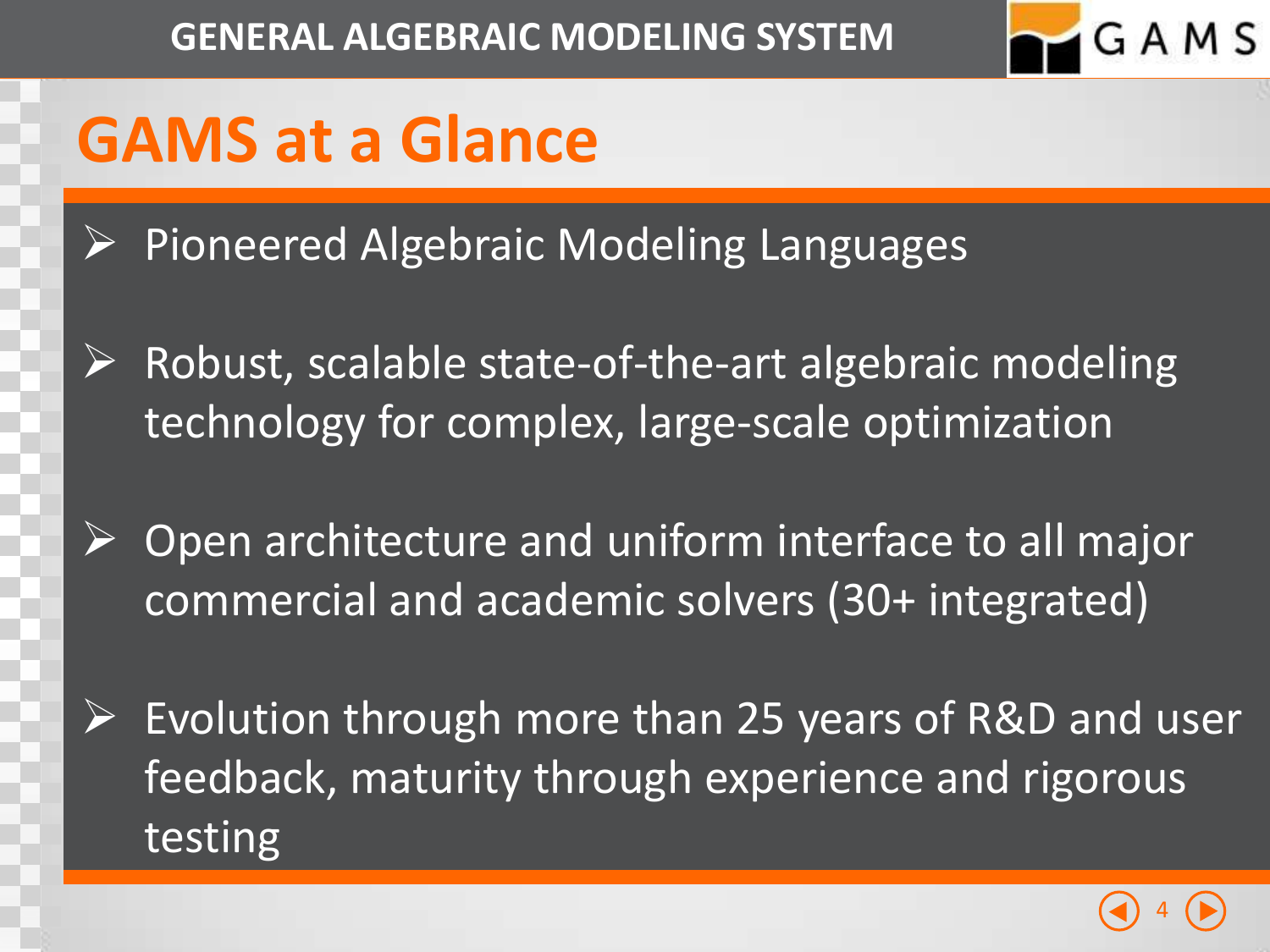

5

### **Change in Focus: "Ages Ago"**

#### **Computation**

 *Constraints: Algorithms Hardware Modeling Technology User: Left out*

| <b>KUWS</b>   |                |              |               |      |
|---------------|----------------|--------------|---------------|------|
| N.            | COST           |              |               |      |
| L.            | LIM1           |              |               |      |
| G             | LIM2           |              |               |      |
| E             | MYEQN          |              |               |      |
|               | <b>COLUMNS</b> |              |               |      |
|               | XONE           | COST         | 1             | LIM1 |
|               | XONE           | LIM2         | $\mathbf 1$   |      |
|               | <b>YTWO</b>    | COST         | 4             | LIM1 |
|               | <b>YTWO</b>    | MYEON        | $-1$          |      |
|               | ZTHREE         | COST         | $\cdot$ 9     | LIM2 |
|               | <b>ZTHREE</b>  | MYEON        | $\mathbf{1}$  |      |
| <b>RHS</b>    |                |              |               |      |
|               | RHS1           | LIM1         | 5             | LIM2 |
|               | RHS1           | MYEON        | 7             |      |
| <b>BOUNDS</b> |                |              |               |      |
|               | UP BND1        | XONE         | 4             |      |
|               | LO BND1        | <b>YTWO</b>  | $-1$          |      |
|               | LIPL FURNITURE | <b>MTLIA</b> | $\rightarrow$ |      |



 $\mathbf 1$ 

 $\mathbf 1$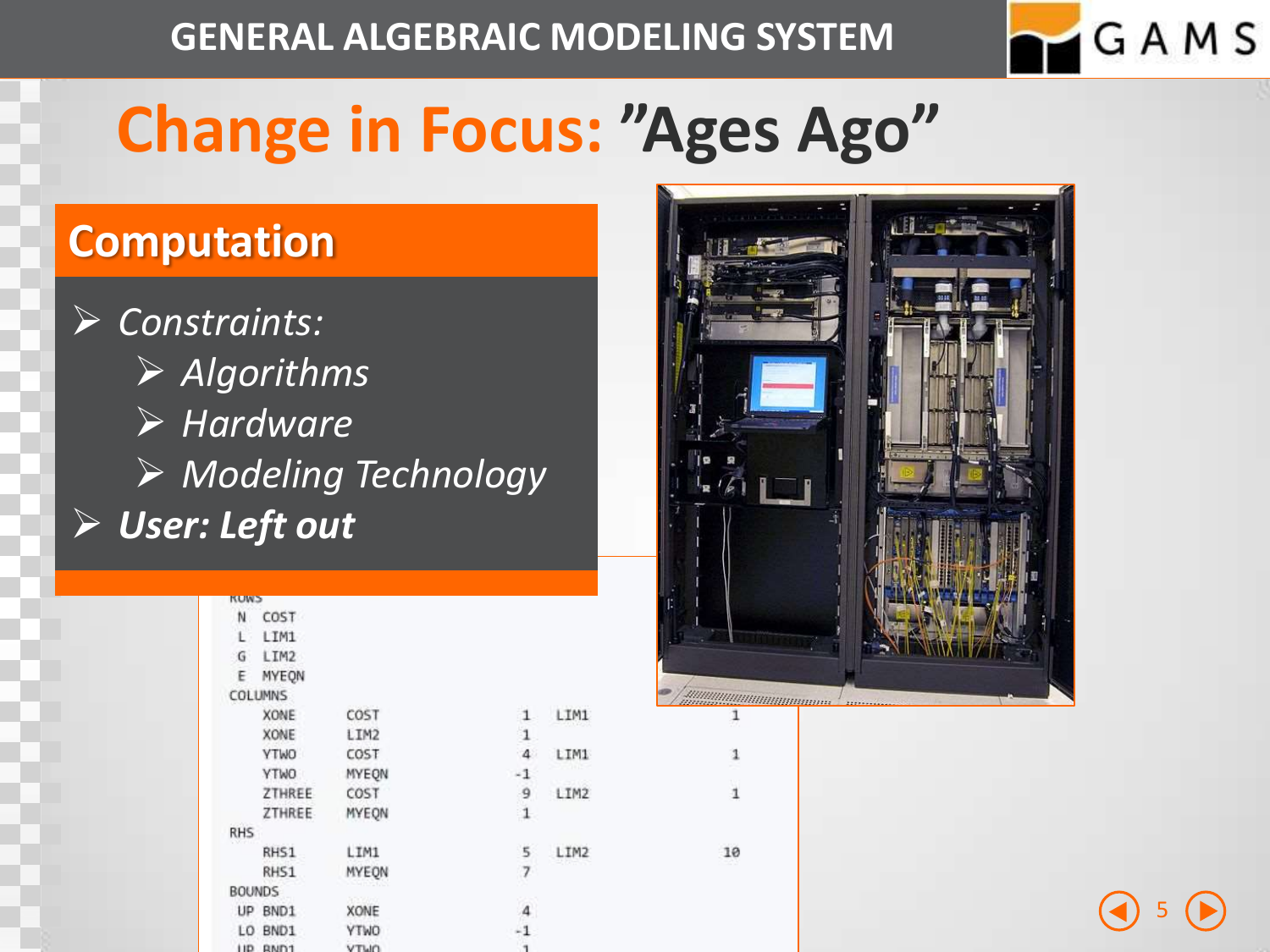

### **Change in Focus: Past**  $\rightarrow$  **Now (1)**

#### **Algorithms / Hardware**

### Progress in LP: 1988-2004

(Operations Research, Jan 2002, pp. 3-15, updated in 2004)

• Algorithms (machine independent):

3,300x **Primal versus best of Primal/Dual/Barrier** 

- Machines (workstations  $\rightarrow PCs$ ): 1,600x
- NET: Algorithm × Machine 5,300,000x

 $(2$  months/5300000  $\approx$  = 1 second)

Robert E. Bixby Gurobi Optimization & Rice University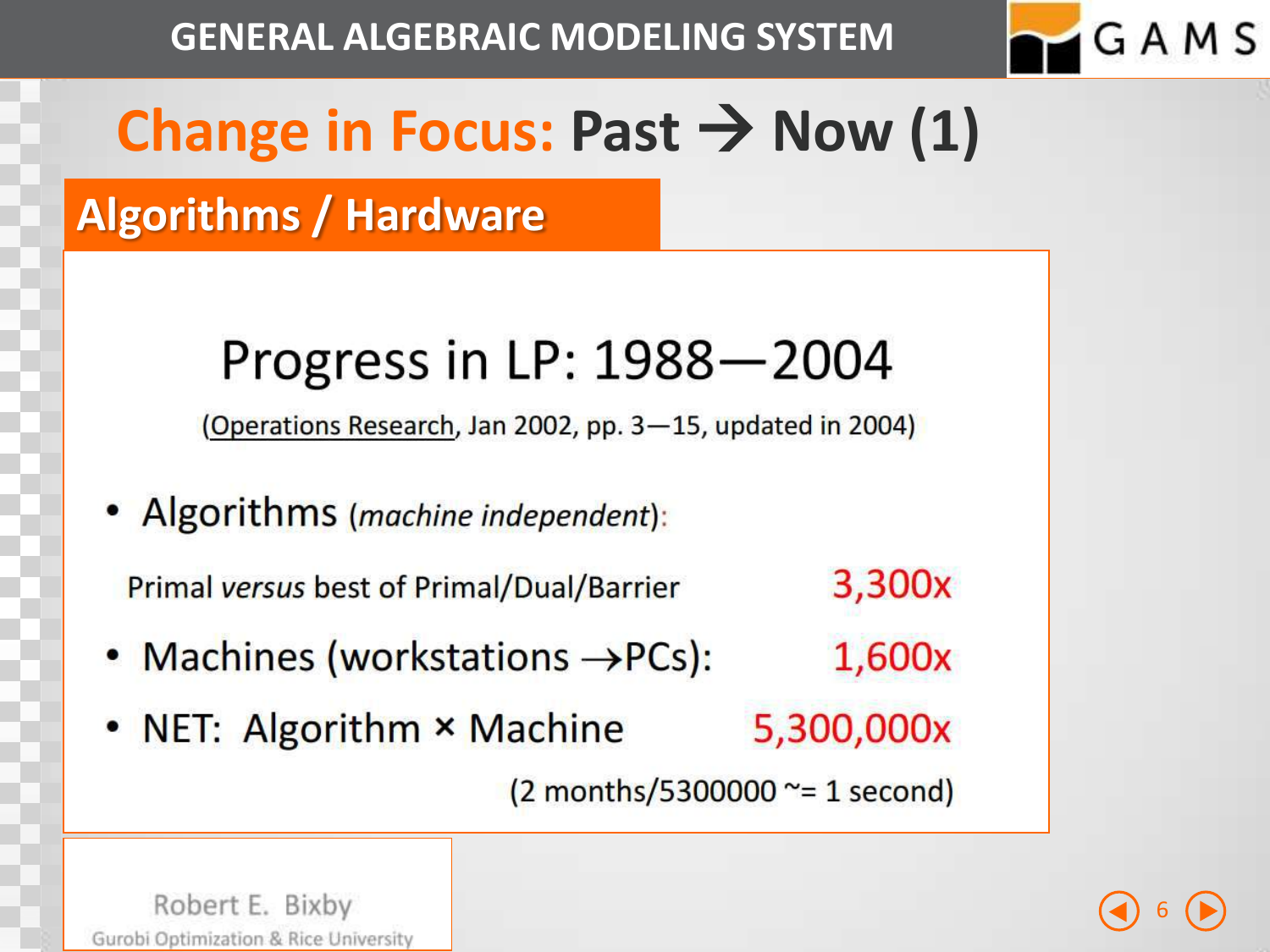

# **Change in Focus: Past**  $\rightarrow$  **Now (2)**

#### **Modeling Technology**

 *Algebraic Modeling Languages (AML) Simplified model development & maintenance*

- *Increased productivity tremendously*
- *Made mathematical optimization available to a broader audience (domain experts)*
- *2012 INFORMS Impact Prize Constraint: Modeling Skills*

#### *User: Involved*

|    | C:\Users\Franz\Documents\qamsdir\projdir\trnsport.gms \ |                                         |                                  |                                         |  |
|----|---------------------------------------------------------|-----------------------------------------|----------------------------------|-----------------------------------------|--|
|    | a.inc    tmsport.gms   tmsport.lst                      |                                         |                                  |                                         |  |
|    | Sets i canning plants                                   |                                         |                                  |                                         |  |
|    | i.                                                      | markets:                                |                                  |                                         |  |
|    | Parameters a(i) capacity of plant i in cases            |                                         |                                  |                                         |  |
|    |                                                         |                                         | b(j) demand at market j in cases |                                         |  |
|    |                                                         |                                         |                                  | d(i, j) distance in thousands of miles  |  |
|    |                                                         | $f =$                                   |                                  | freight in dollars per case per t       |  |
|    |                                                         |                                         |                                  | c(i,j) transport cost in thousands of d |  |
|    | Variables $x(i, j)$ shipment quantities in cases        |                                         |                                  |                                         |  |
|    |                                                         |                                         |                                  | z total transportation costs in th      |  |
|    | Positive Variable x ;                                   |                                         |                                  |                                         |  |
|    | Equations cost define objective function                |                                         |                                  |                                         |  |
| in |                                                         | supply(i) observe supply limit at plant |                                  |                                         |  |
|    |                                                         | demand(j) satisfy demand at market j;   |                                  |                                         |  |
|    | $cost = e = sum((i, j), c(i, j) * x(i, j)) ;$           |                                         |                                  |                                         |  |
|    | $supply(i)$ sum $(j, x(i, j))$ =1= a(i);                |                                         |                                  |                                         |  |
|    | $demand(j)  sum(i, x(i,j)) = g = b(j);$                 |                                         |                                  |                                         |  |
|    | Model transport /all/ ;                                 |                                         |                                  |                                         |  |
|    | \$include data.inc                                      |                                         |                                  |                                         |  |
|    | $c(i,j) = f * d(i,j) / 1000;$                           |                                         |                                  |                                         |  |
|    | Solve transport using 1p minimizing z ;                 |                                         |                                  |                                         |  |
|    | $Dient v 1 v m +$                                       |                                         |                                  |                                         |  |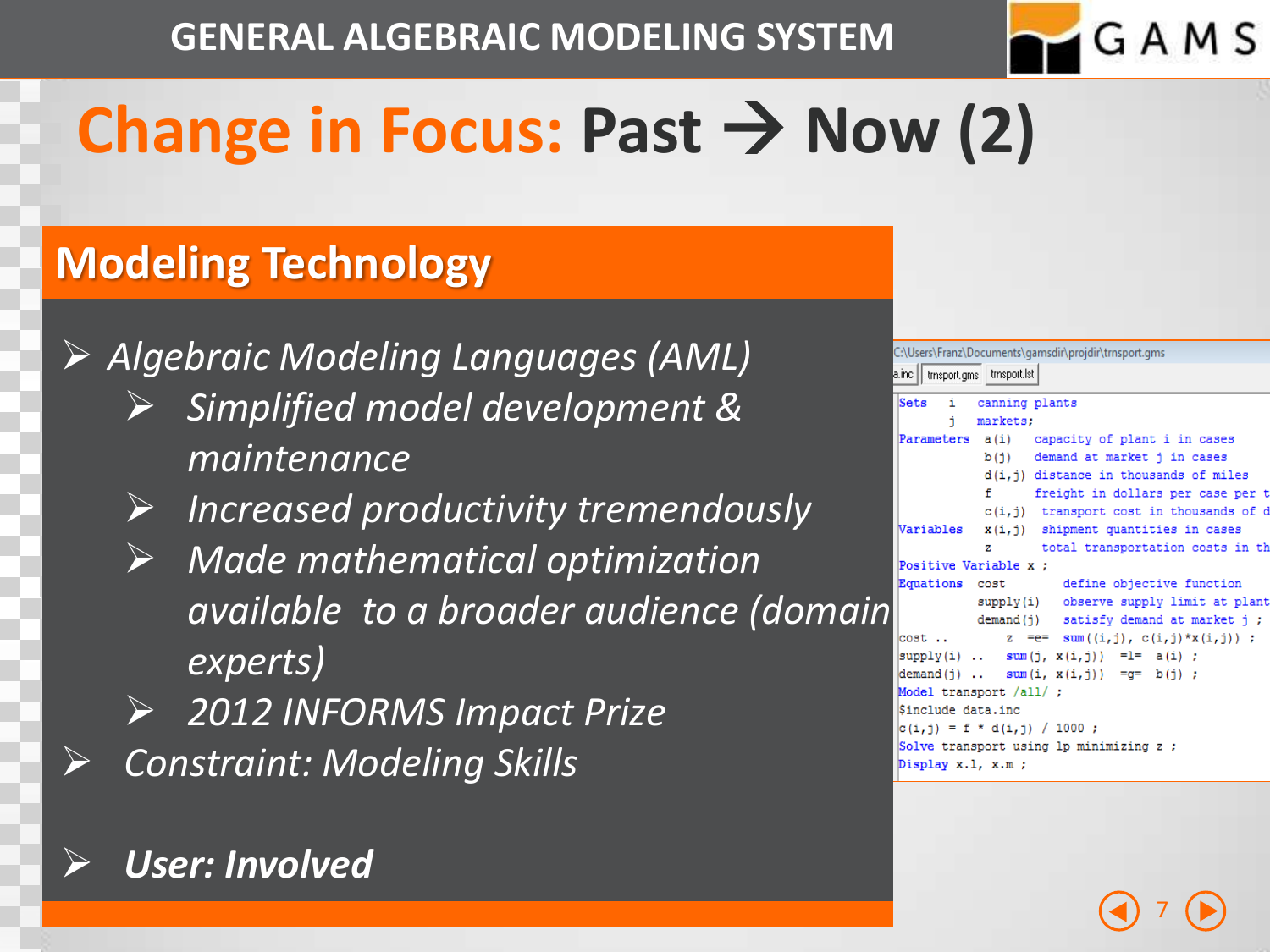

8

### **Change in Focus: Now Future**

#### **Application Building**

 *Models (small) Part of Applications New Constraint: Integration Skills*

#### *User: Hardly aware of the model*



Office-Applikationer

| Formatkonverter   |                             | CRM-Systeme               |                                         | Data-Warehouse                            |  |  |  |
|-------------------|-----------------------------|---------------------------|-----------------------------------------|-------------------------------------------|--|--|--|
|                   | BPM-Systeme                 |                           |                                         |                                           |  |  |  |
| Schnittstellen    | Netz-                       | Energie-                  |                                         | Energiedatenmanagement                    |  |  |  |
| SOA               | management<br>Einspeise-    | management<br><b>ZPS</b>  | <b>BKM-Gas</b><br>Bilanzkreismanagement | <b>BKM-Strom</b><br>Bilanzkreismanagement |  |  |  |
| CSV, TXT<br>Excel | management                  | Prognose                  | NNM-Gas<br>Netznutzungsmanagement       | NNM-Strom<br>Netznutzungsmanagement       |  |  |  |
| OPC, SQL          | Lastzu- und<br>-abschaltung | <b>RPS</b><br>Optimierung | PFM-Gas<br>Portfoliomanagement          | PFM-Strom<br>Portfoliomanagement          |  |  |  |
| <b>EDIFACT</b>    |                             |                           | Zeitreihenmanagement                    |                                           |  |  |  |
| ORACLE            | Scheduler / Automation      |                           |                                         |                                           |  |  |  |
| AMM-Systeme       |                             | ZFA-Systeme               |                                         | Prozessleitsysteme                        |  |  |  |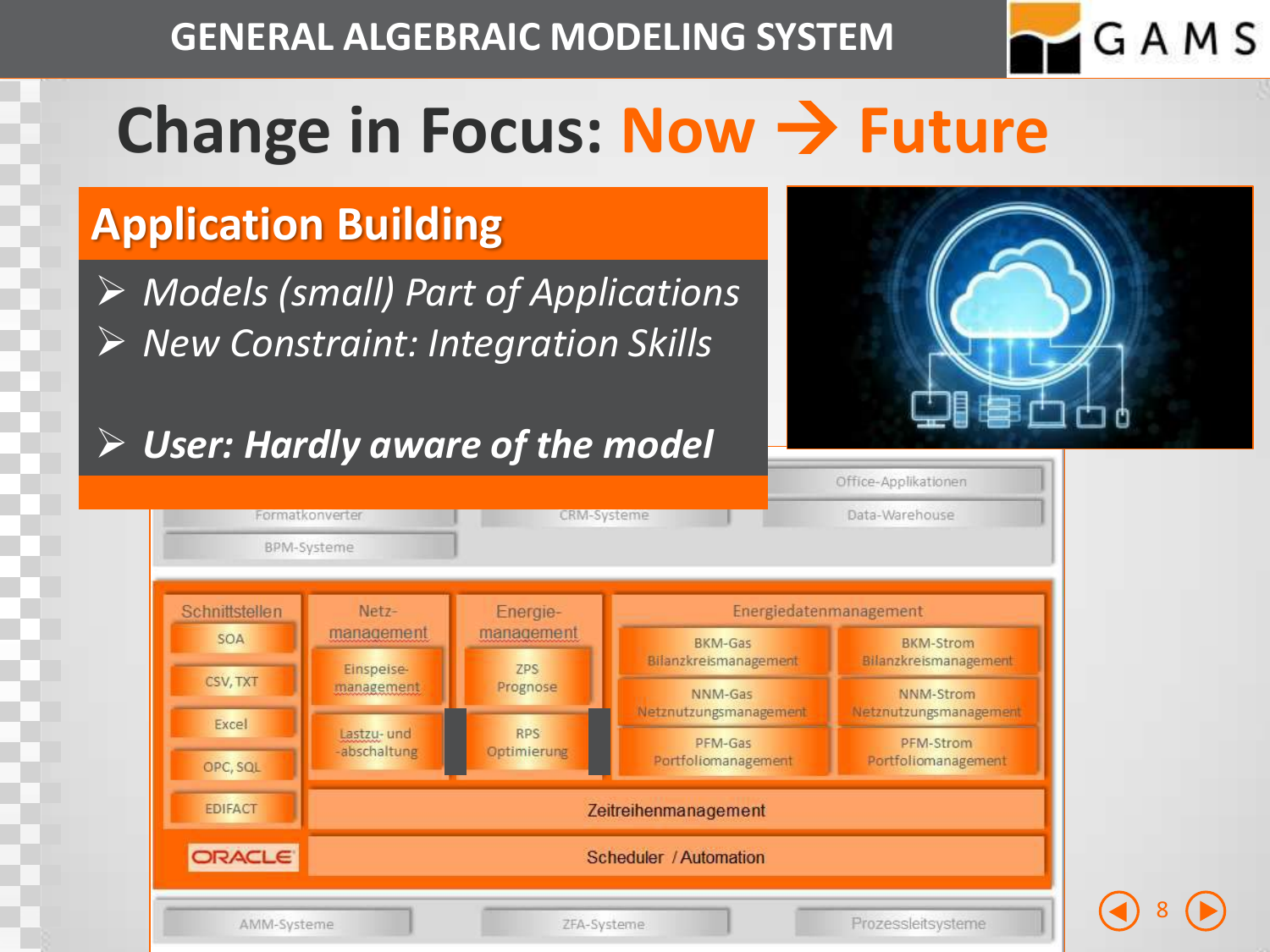

9

### **Modeler's Perspective**

| IDE C:\Users\franz\Documents\gamsdir\projdir\cutstock.gms<br>$\begin{array}{c c c c c c} \hline \multicolumn{3}{c }{\mathbf{H}} & \multicolumn{3}{c }{\mathbf{H}} & \multicolumn{3}{c }{\mathbf{H}} & \multicolumn{3}{c }{\mathbf{H}} & \multicolumn{3}{c }{\mathbf{H}} & \multicolumn{3}{c }{\mathbf{H}} & \multicolumn{3}{c }{\mathbf{H}} & \multicolumn{3}{c }{\mathbf{H}} & \multicolumn{3}{c }{\mathbf{H}} & \multicolumn{3}{c }{\mathbf{H}} & \multicolumn{3}{c }{\mathbf{H}} & \multicolumn{3}{c }{\mathbf$ | <b>IDE</b> No active process<br>$\Box$ $\Box$ $\bm{x}$                                                                                                                                                                                                                                                                                                                                                                                                                                                                      |
|--------------------------------------------------------------------------------------------------------------------------------------------------------------------------------------------------------------------------------------------------------------------------------------------------------------------------------------------------------------------------------------------------------------------------------------------------------------------------------------------------------------------|-----------------------------------------------------------------------------------------------------------------------------------------------------------------------------------------------------------------------------------------------------------------------------------------------------------------------------------------------------------------------------------------------------------------------------------------------------------------------------------------------------------------------------|
| cutstock.gdx   cutstock.gms cutstock.lst                                                                                                                                                                                                                                                                                                                                                                                                                                                                           | cutstock<br>dice                                                                                                                                                                                                                                                                                                                                                                                                                                                                                                            |
| $\overline{a}$<br>numpat<br>$z = e = sum(pp, xp(pp));$<br>$demand(i) \ldots sum(pp, aip(i,pp) * xp(pp)) = q = d(i);$<br>model master /numpat, demand/;<br>* Pricing problem - Knapsack model<br>Variable v(i) new pattern;<br>Integer variable y; y.up(i) = ceil(r/w(i));                                                                                                                                                                                                                                          | Reading data<br>Starting Cplex<br>Tried aggregator 1 time.<br>MIP Presolve eliminated 2 rows and 2 columns.<br>Reduced MIP has 3 rows, 5 columns, and 7 nonzeros.<br>Reduced MIP has 0 binaries, 5 generals, 0 SOSs, and 0 indicators.<br>Presolve time = $0.00$ sec. $(0.01$ ticks)<br>Found incumbent of value 517,000000 after 0.00 sec. (0.02 ticks)<br>Probing time = $0.00$ sec. $(0.00$ ticks)<br>Tried aggregator 1 time.<br>Presolve time = $0.00$ sec. $(0.00$ ticks)<br>Probing time = $-0.00$ sec. (0.00 ticks) |
| $\triangleright$ Problem class                                                                                                                                                                                                                                                                                                                                                                                                                                                                                     | MIP emphasis: balance optimality and feasibility.<br>MIP search method: dynamic search.<br>Parallel mode: none, using 1 thread.<br>Tried aggregator 1 time.                                                                                                                                                                                                                                                                                                                                                                 |
| Algorithm / Algebra<br>$\rightarrow$                                                                                                                                                                                                                                                                                                                                                                                                                                                                               | No LP presolve or aggregator reductions.<br>Presolve time = $-0.00$ sec. (0.00 ticks)<br>Dual Objective<br>In Variable<br>Out<br>Iteration                                                                                                                                                                                                                                                                                                                                                                                  |
| Data                                                                                                                                                                                                                                                                                                                                                                                                                                                                                                               | 354,000000<br>$\mathbf{1}$<br>xp(p2)<br>demand (1<br>452,750000<br>xp(p6)<br>demand (1<br>452,750000<br>xp(p5)<br>demand (<br>Root relaxation solution time = $-0.00$ sec. (0.00 ticks)                                                                                                                                                                                                                                                                                                                                     |
| Solver<br>$\sum$                                                                                                                                                                                                                                                                                                                                                                                                                                                                                                   | Nodes<br>Cuts/<br>Node Left<br>Objective IInf Best Integer<br>Best Bound<br>т                                                                                                                                                                                                                                                                                                                                                                                                                                               |
| Solution<br>$\triangleright$                                                                                                                                                                                                                                                                                                                                                                                                                                                                                       | 517,0000<br>49,0000<br>$0+$<br>$\Omega$<br>Found incumbent of value 517.000000 after 0.05 sec. (0.03 ticks)<br>517,0000<br>$\circ$<br>$^{\circ}$<br>452,7500<br>3<br>452,7500<br>$\Omega$<br>453,0000<br>452,7500<br>$0+$<br>Found incumbent of value 453.000000 after 0.05 sec. (0.04 ticks)                                                                                                                                                                                                                               |
| pattern that might improve the master model found?<br>if $(z.1 < -0.001$ ,<br>$aip(i,pi) = round(y.1(i));$<br>$pp(pi) = yes; pi(p) = pi(p-1);$<br>else<br>done = $1$ :<br>$\overline{\mathbf{r}}$<br>m.                                                                                                                                                                                                                                                                                                            | $\Omega$<br>cutoff<br>$\Omega$<br>453,0000<br>452,7500<br>Elapsed time = $0.05$ sec. (0.04 ticks, tree = 0.00 MB, solutions =<br>$\leftarrow$<br>HL.<br>□ Summary only ○ Update<br>Close<br>Open Log                                                                                                                                                                                                                                                                                                                        |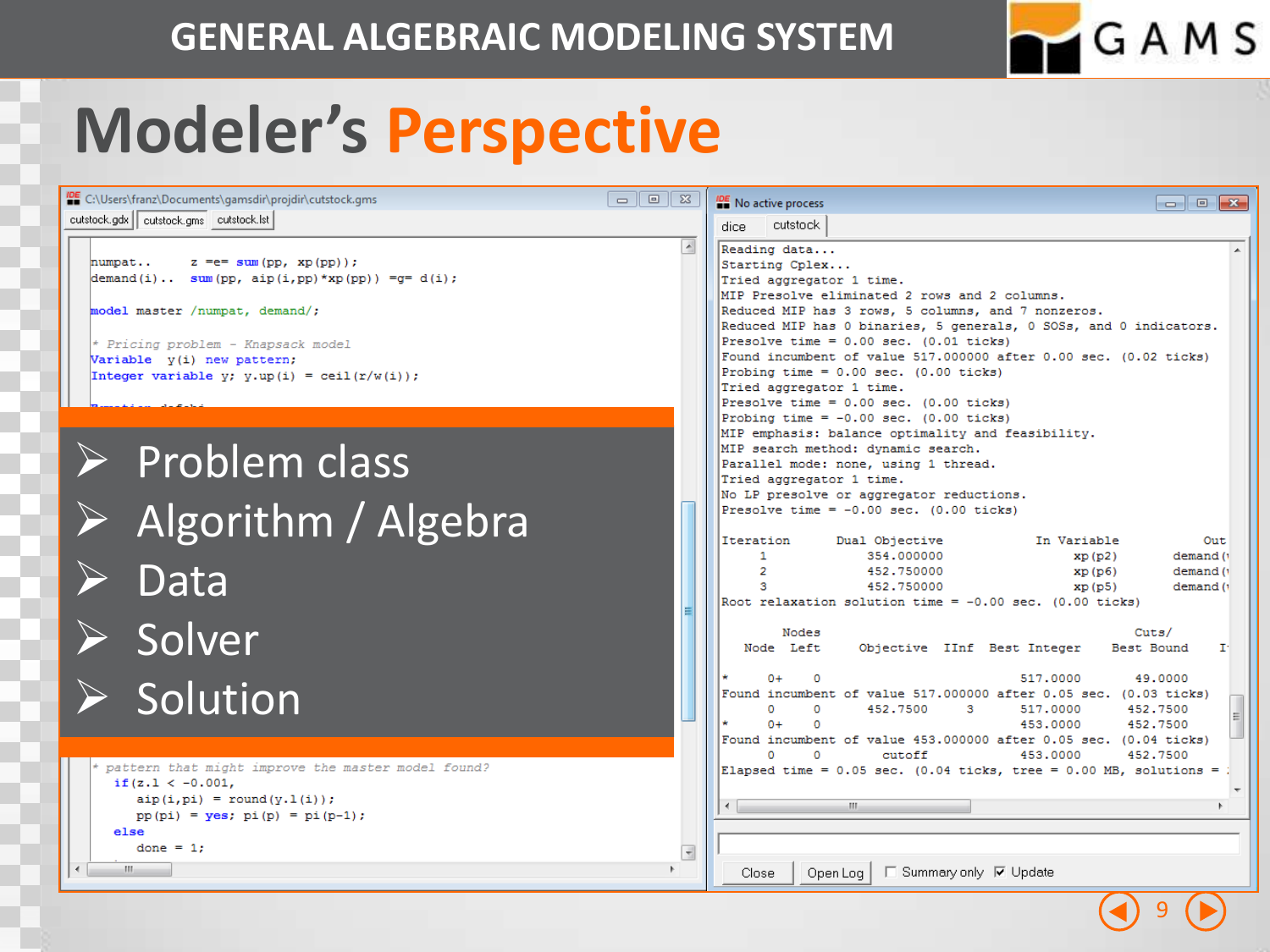

10

### **Application Developer's Perspective**

**IT (Software) Driven**  Software Architecture, OO-Design, Agile Development , Tiers, Components, Encapsulation, Classes, Data Access Layer,..

 Mathematical Optimization: (Maybe) Limited Knowledge / Interest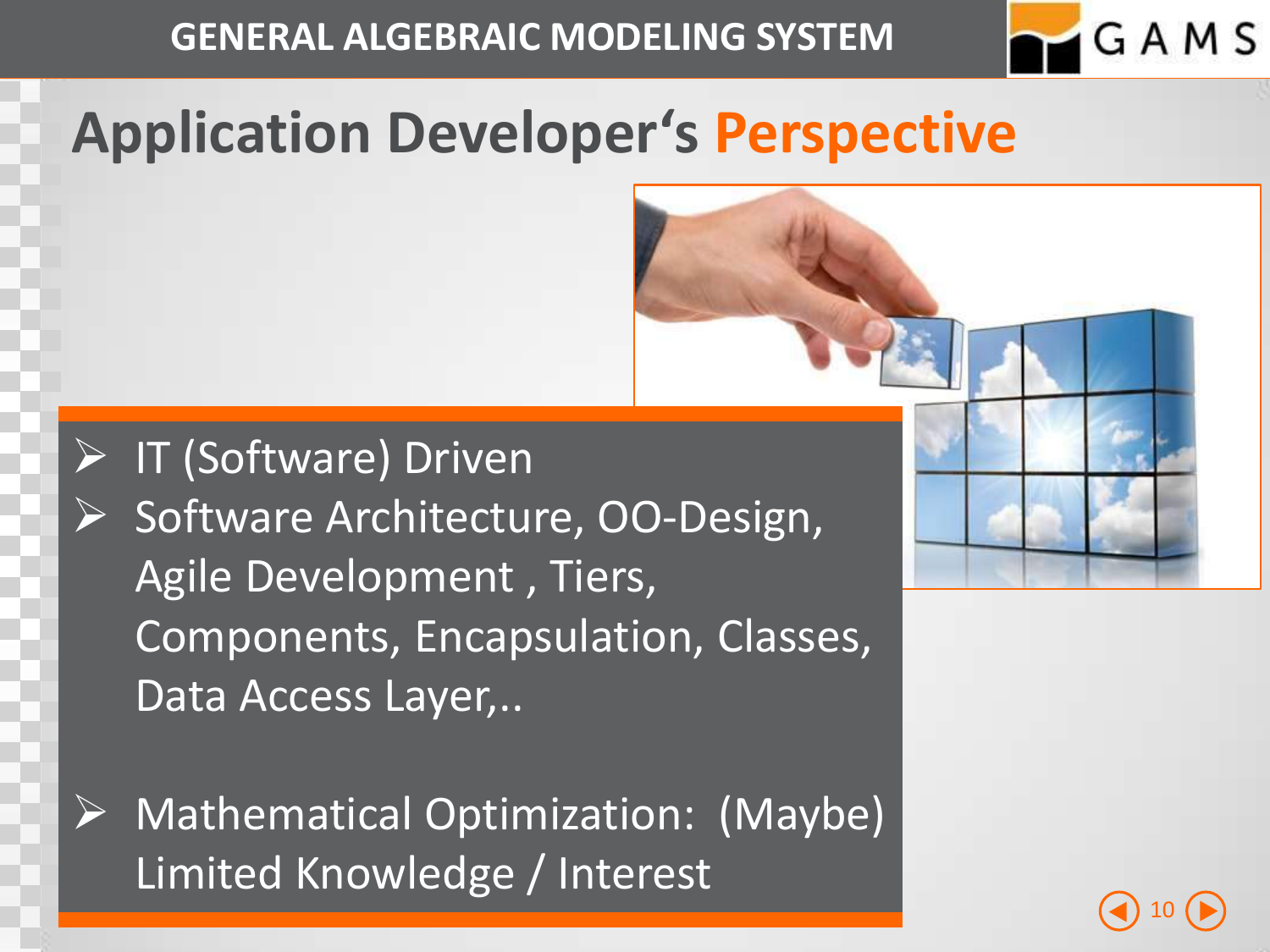

11

### **Different Communities**

#### **Analytic Professionals**

- INFORMS 2017: 12,500+ members (GOR: 1,350) 91,300 OR analysts (2014, US Bureau of Labor Statistics)
- Niche Market: Mathematical Programming
	- Few standards, slow progress (in certain areas)
	- Active Academic Research Area
- Certification: Certified Analytics Professional (CAP) introduced in 2013

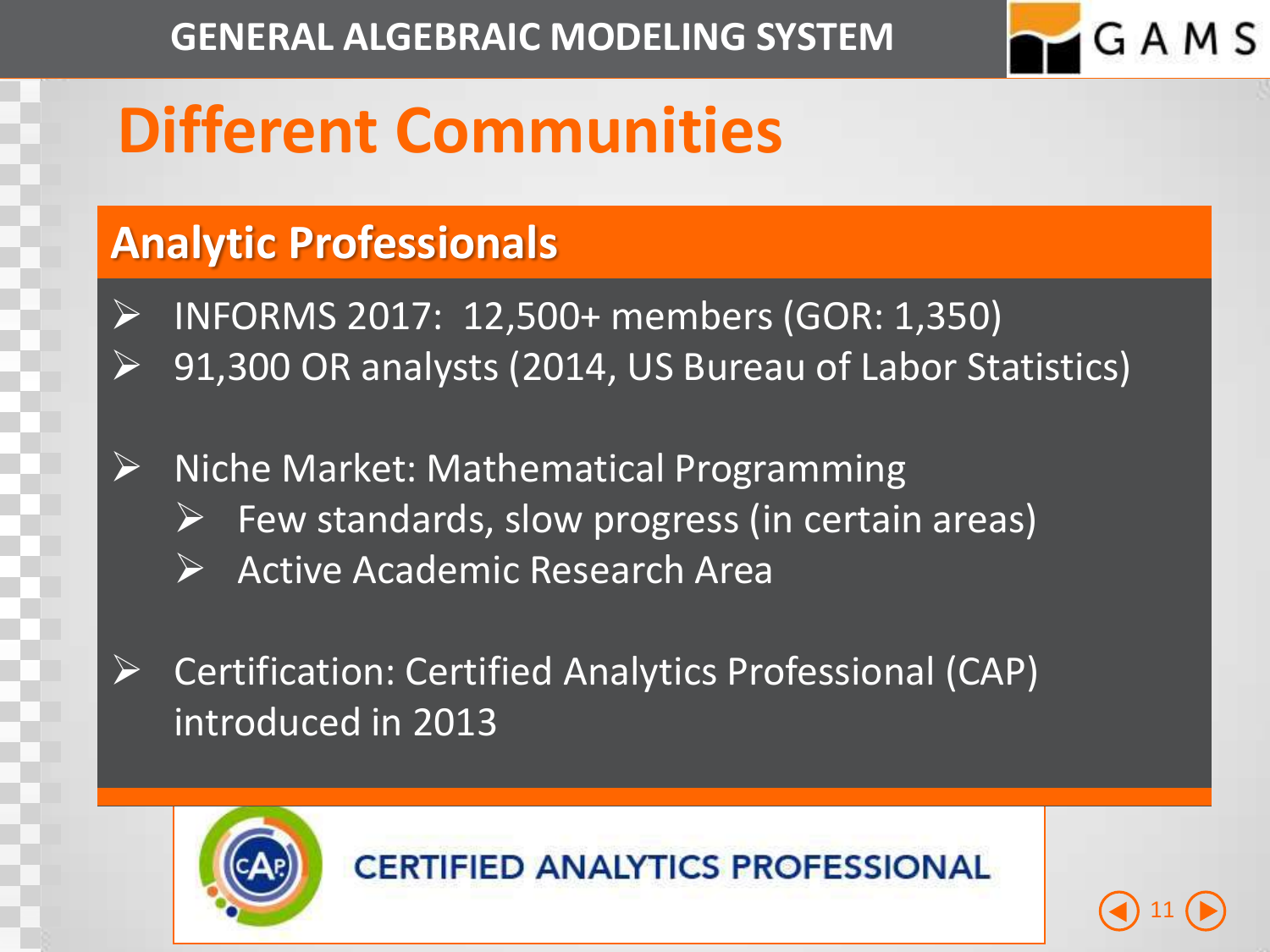

### **Different Communities**

#### **Software Developers**

- 11 Million+ Software Developers worldwide (2014, IDC)
- Many and rapidly changing IT environments (Web, Cloud, Mobile, …)
	- Certifications for IT professionals:
		- Essential
		- Plenty

PCMag UK | Amazon Web Services | Feature

#### The 7 Highest-Paying IT **Certifications of 2017**

**BY JUAN MARTINEZ** 7 APR 2017, 8:05 P.M.

Show your mettle by getting one of these top-paying IT certifications.



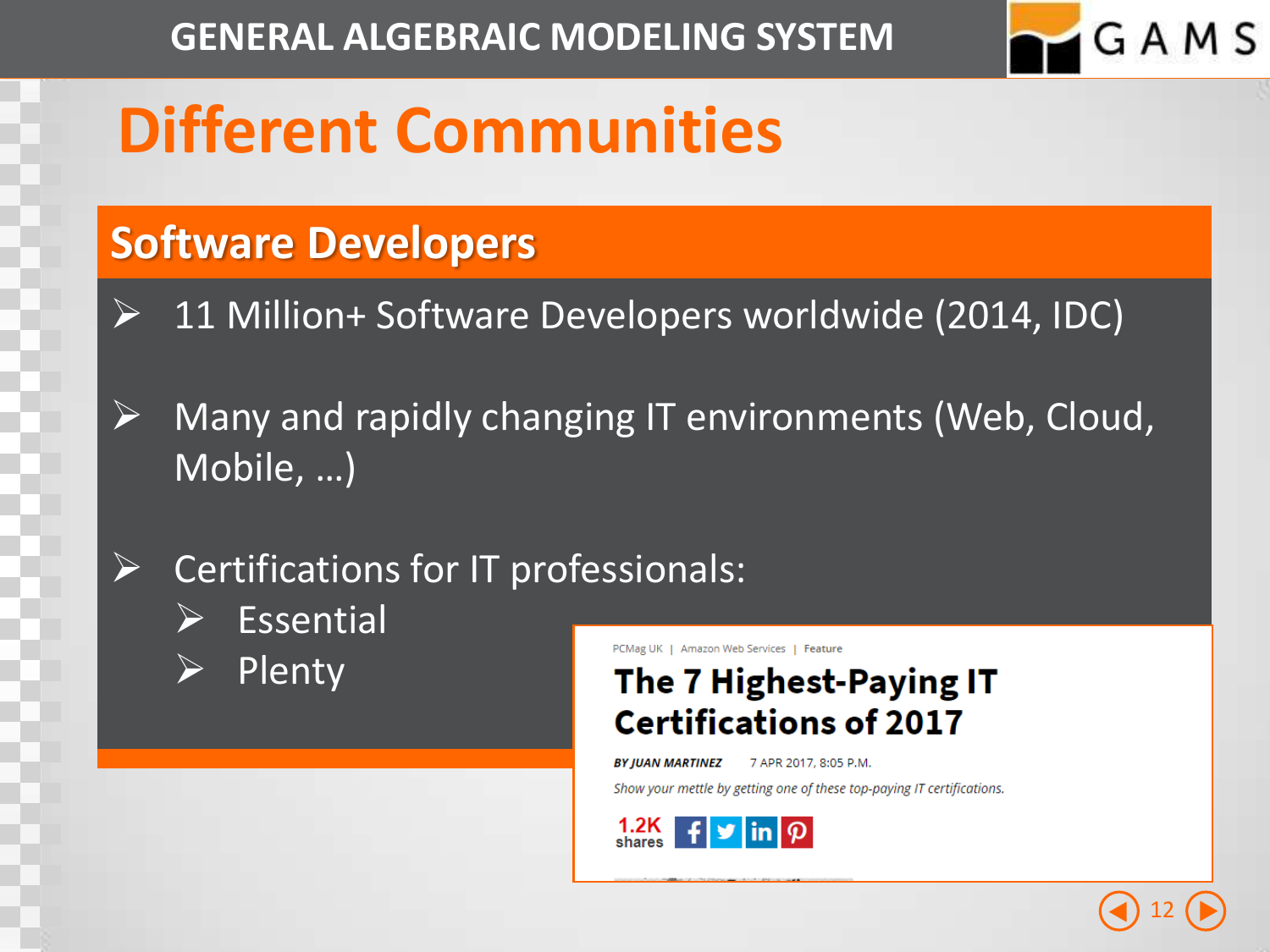

### **Possible Issues**

- Different Lifecycles for Applications and Models
- "*Optimization takes longer than one is willing to wait, and will eventually fail*" Quality of Data
- Generalist (domain expert and modeling expert and IT expert) versus Team of Specialists
- "New" Application or Integration

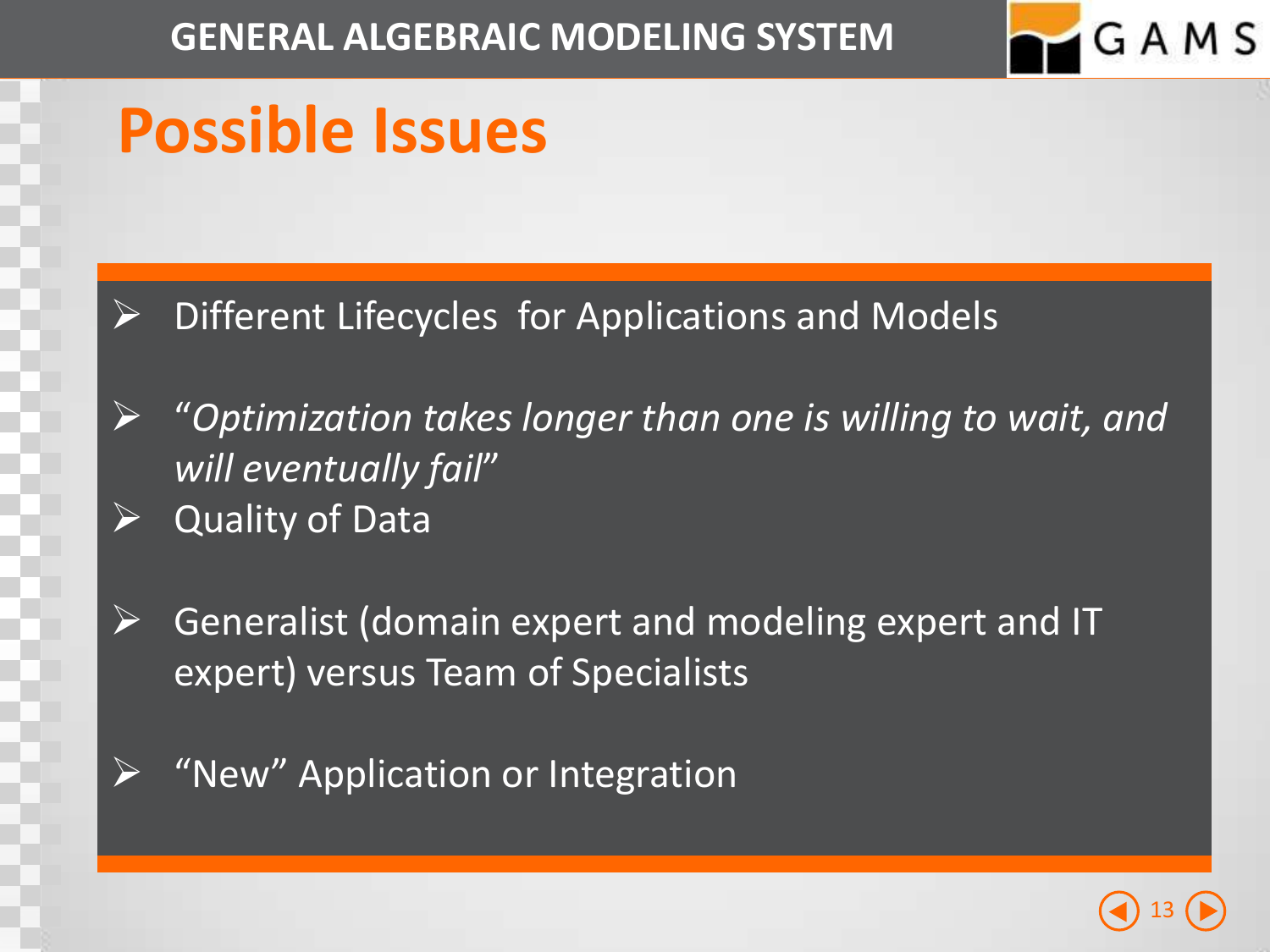

# **Application Building for AML**

#### **Some Approaches**

Integration with Analytical Software

 "Top-Down" - Add AML to existing analytical software systems with "large" user base, e.g. MATLAB or SAS

 "Bottom-Up" - Add GUI-builder / Application Framework to AML with "small" user base, e.g.: AIMMS (Pro) or FICO Xpress-Insight

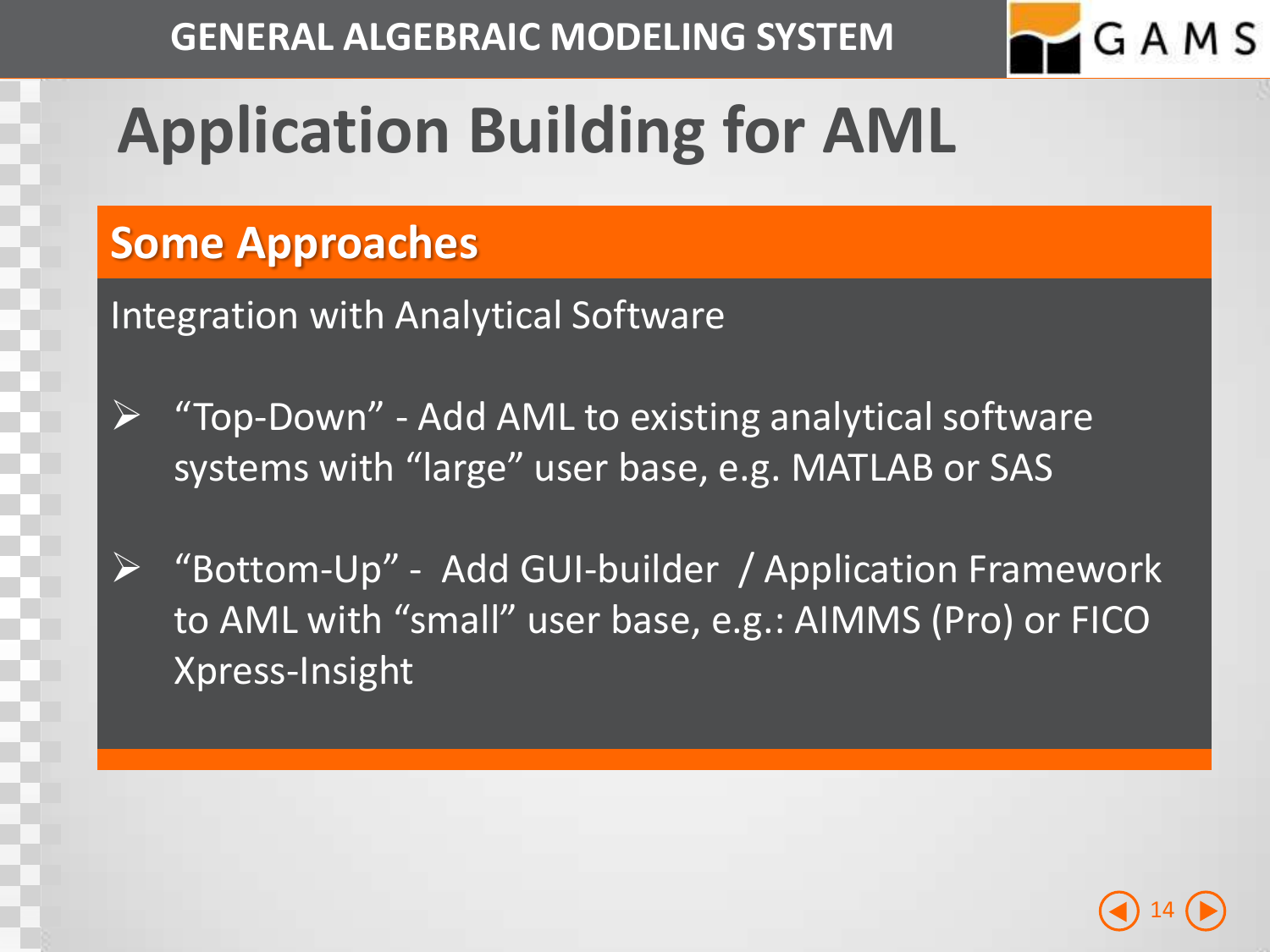

# **Application Building for AML**

#### **Some Approaches**

Integration with Programming Language

- "Top-Down"- Extend existing programming language with declarative AML, e.g. : Pyomo (Python), JuMP (Julia), MS Solver Foundation (discontinued)
	- "Bottom-Up" Make it easy to embed GAMS into different (programming) environments

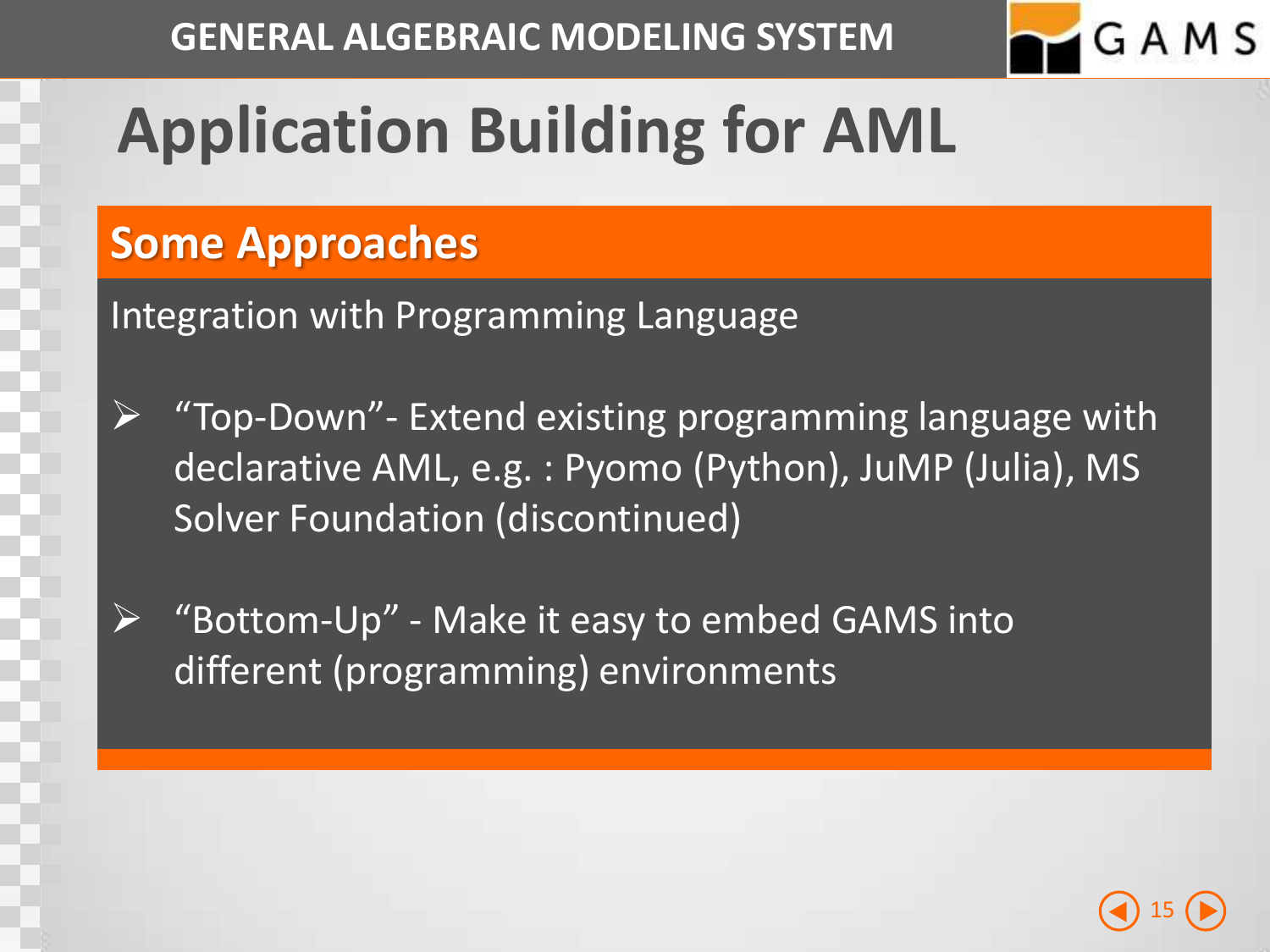

### **Seamless Integration**

#### **Separation of Tasks**

- Use GAMS for modeling and optimization tasks
- Object oriented GAMS API connects GAMS to other environments to build Applications
	- $\triangleright$  Programming languages
	- Smart Links to Databases, Spreadsheets, Matlab, R,…
	- .Net, Java, Python, C++ (open source)
- Communication through Memory or Files

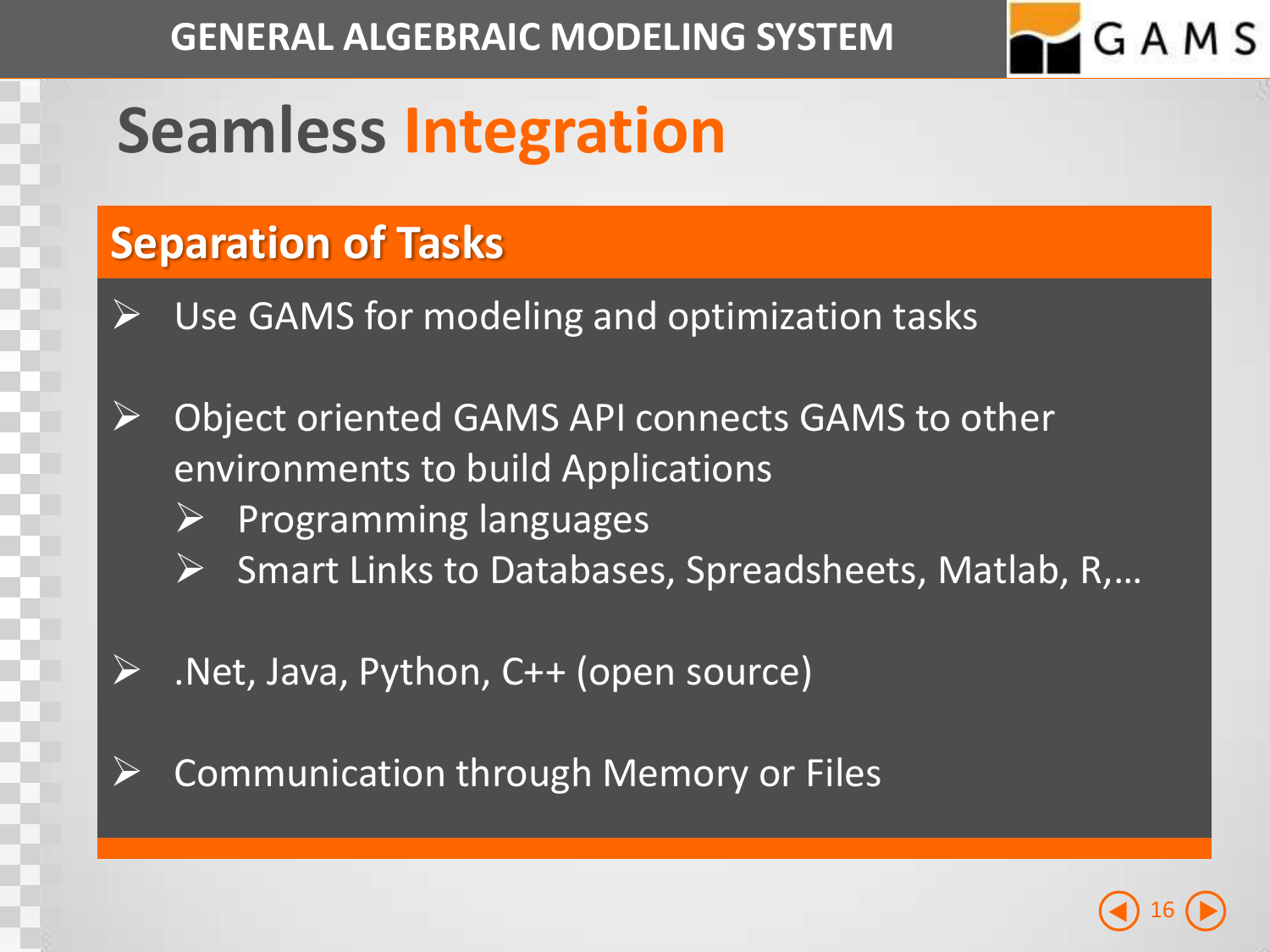

17

### **OO-API: Encapsulation of GAMS Model**

#### **Simple Interface to interact with GAMS**

- Classes to communicate input data and results
- $\triangleright$  Classes to change options like the solver to use
- $\triangleright$  Classes to create, run, and control model instance(s)

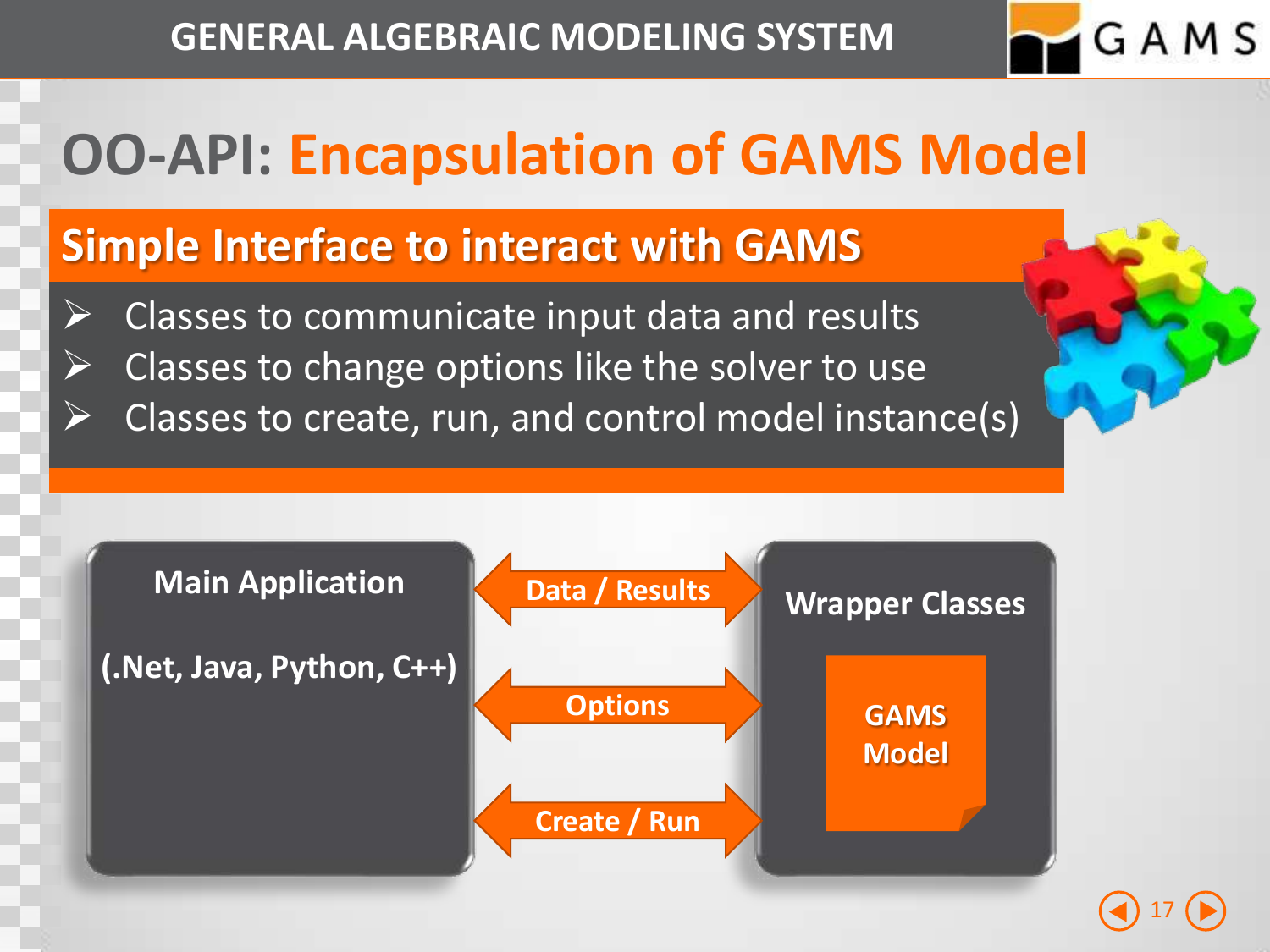

# **Task At Hand**

### **Develop Prototype of a distributed Multi-Tier Application with a Multi-User Web Interface**

- Application connects GAMS Model to Databases and Web User Interface
- > Bot/Agents run Model instances
- $\triangleright$  User Interface allows
	- Setup and submission of (multiple) GAMS jobs
	- $\triangleright$  Visualization of results
- $\triangleright$  Communication with GAMS through OO-API only
- $\triangleright$  . Net Application
- $\triangleright$  Application Developer has no knowledge about GAMS
- Tight Budget for Application Development

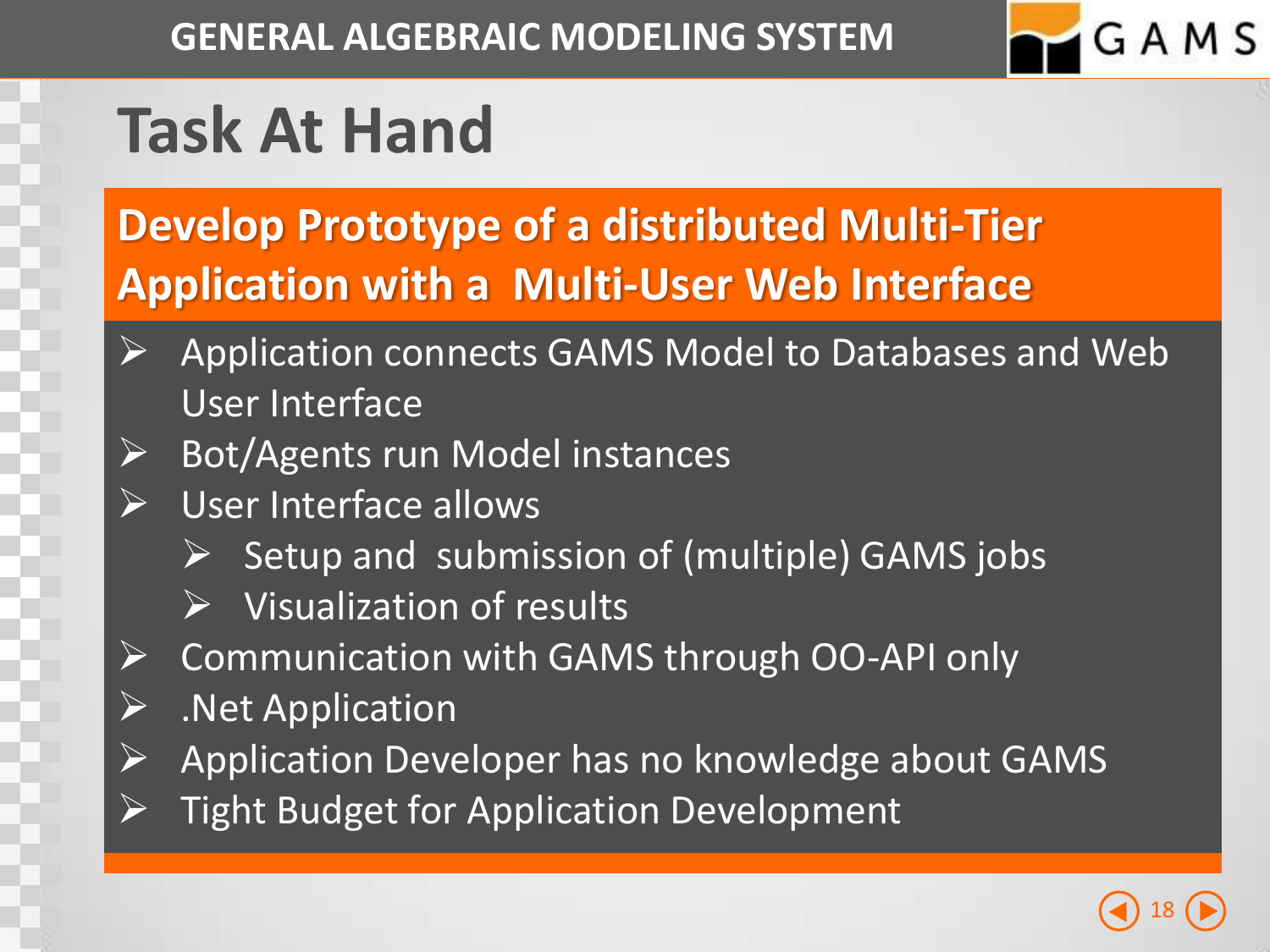

19

# **Architectural Overview**

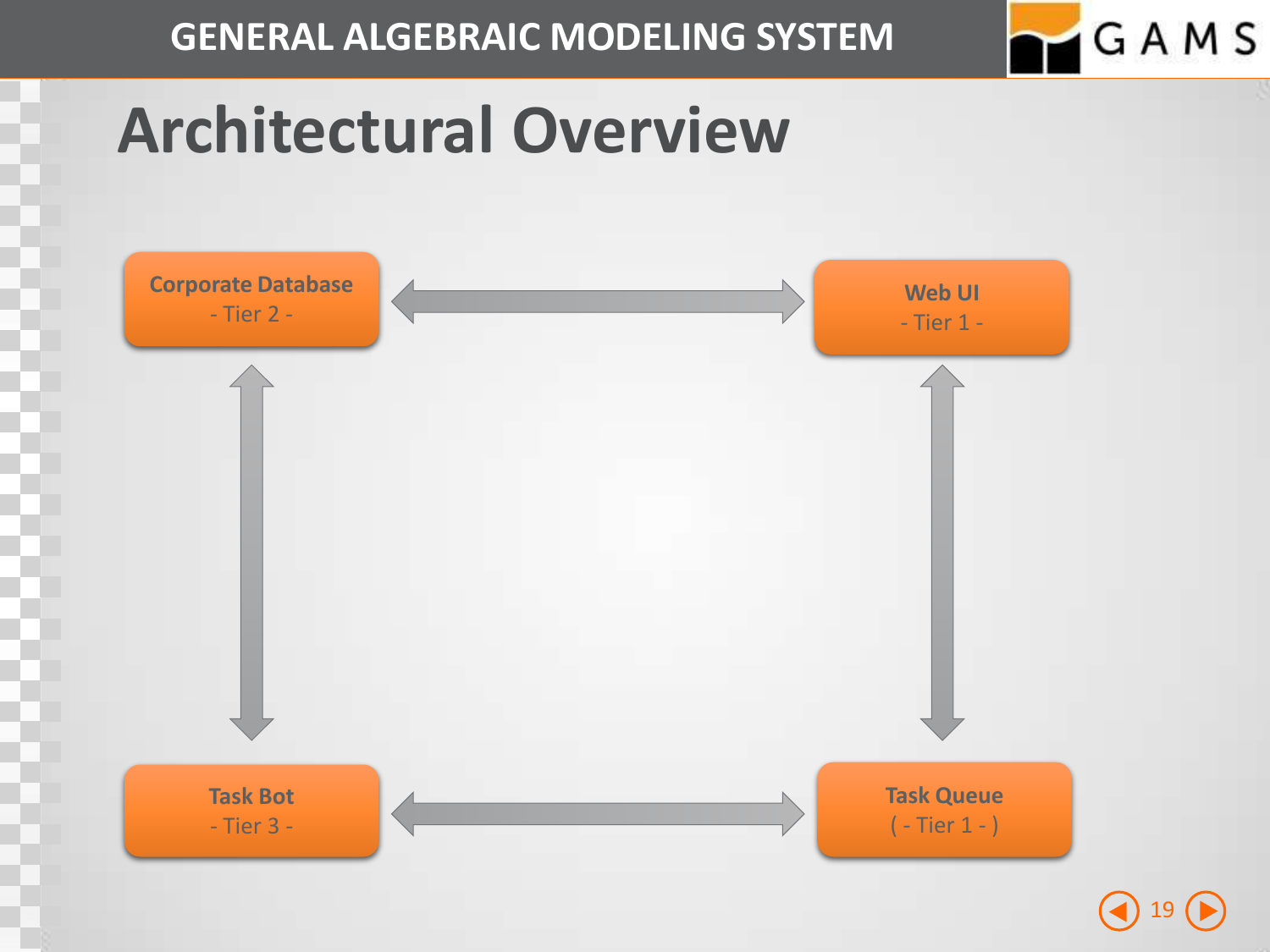

# **Technical Overview**

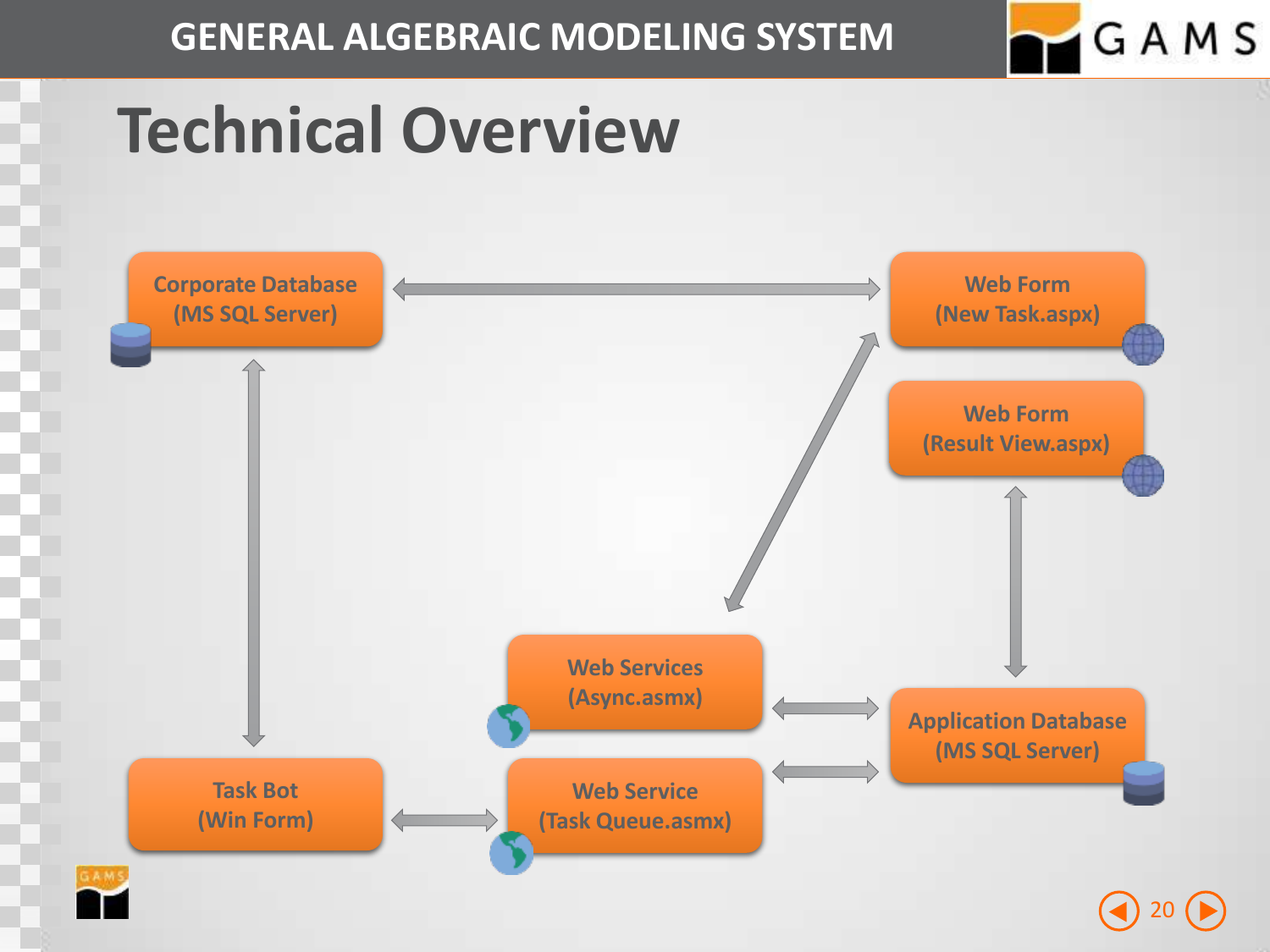

### **Some Features**

- Asynchronous architecture: Task submission and execution are decoupled through the Task Queue
- $\triangleright$  Data Contract between Bots and Application: Common Data Structures for clear interface
- $\triangleright$  Distributed system (multiple tiers): WebUI, Databases and Bots can run on separate machines
- Scalable with multiple bot instances

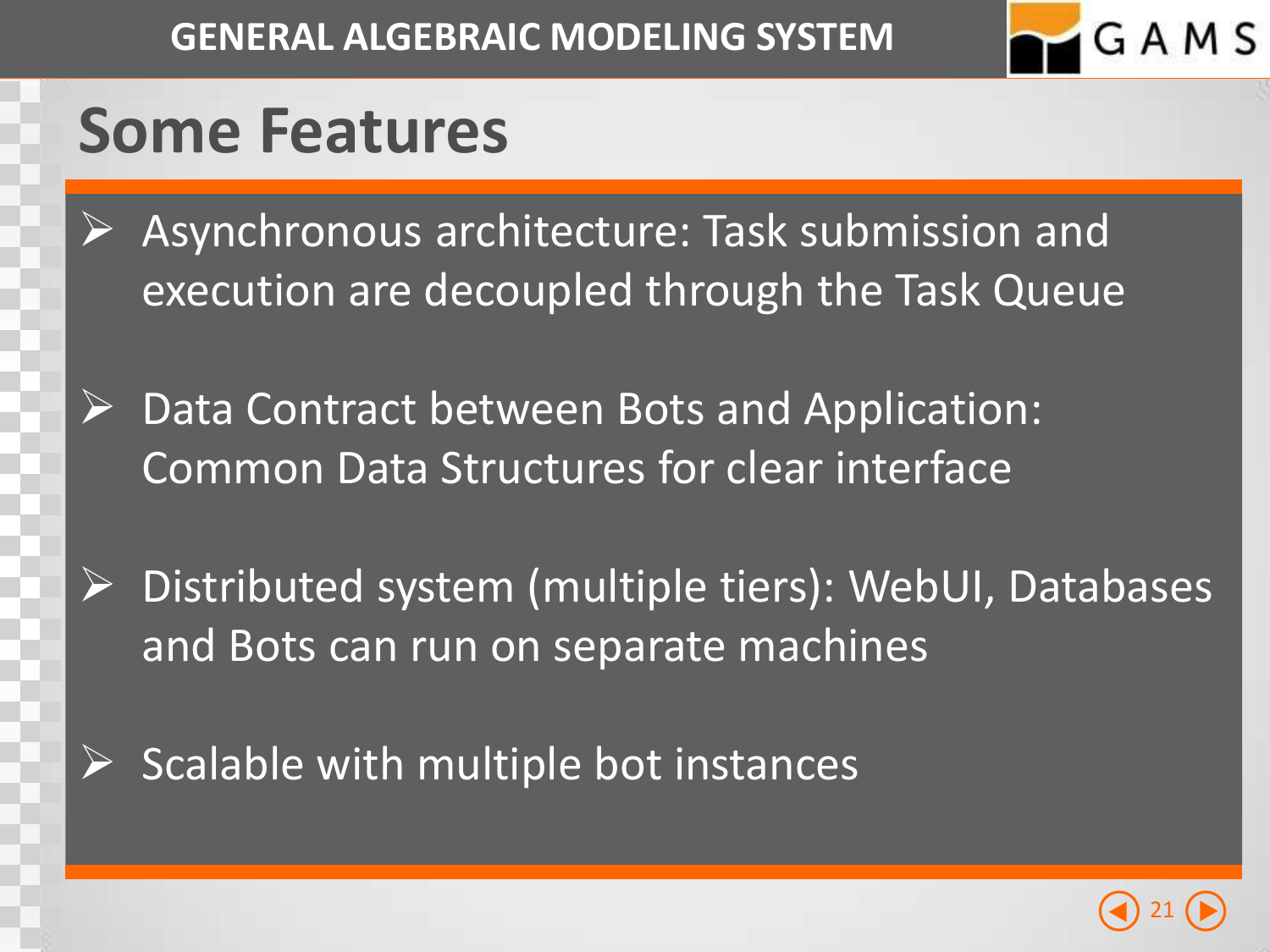

Cut paper rolls of fixed width ("raw") into smaller portions ("finals")

- Input:
	- Width of the raw
	- $\triangleright$  Demand: Widths and number of finals
- Objective: Minimize the required number of raws
- Output:
	- $\triangleright$  Combination and number of cuts ("patterns")  $\triangleright$  Number of required raws

22

GAMS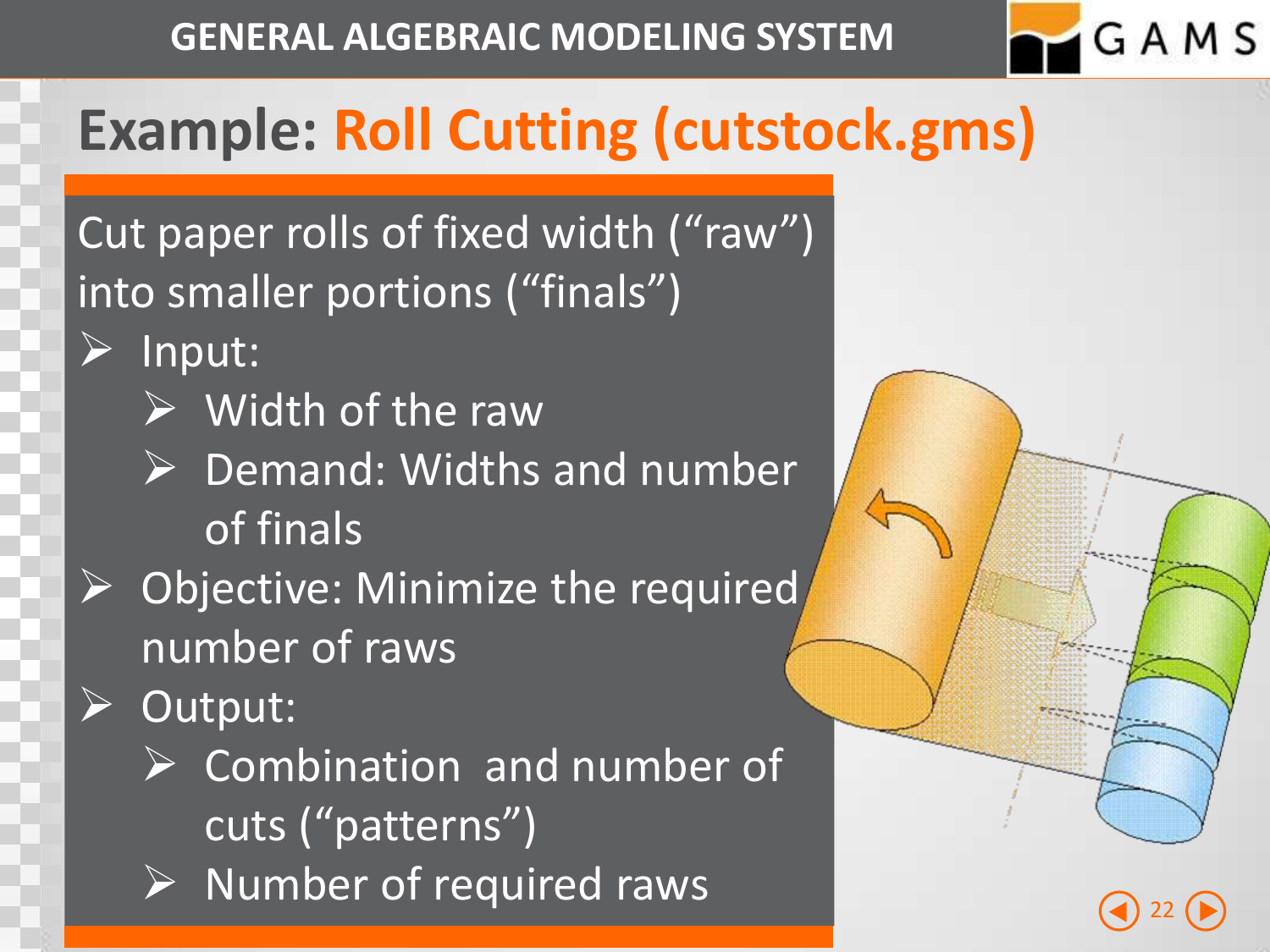

### **Web User Interface**



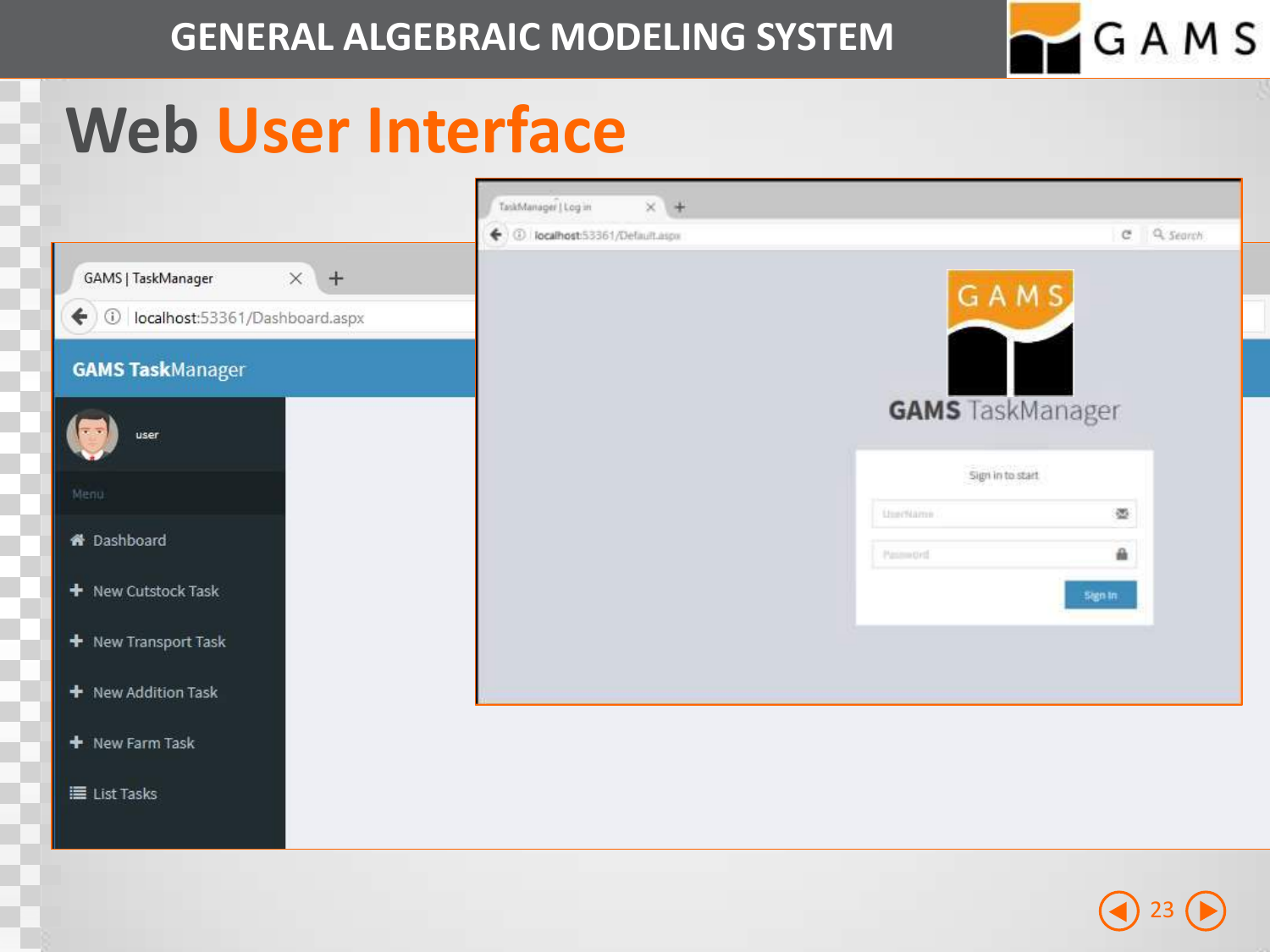

### **Create New Cutstock Task**

New Task (create new task for processing)

#### **New Cutstock Task**

| ID           | Width      |        | <b>Demand</b>       | <b>Units</b> |
|--------------|------------|--------|---------------------|--------------|
| $\mathbf{1}$ |            | 47     | $\Rightarrow$<br>97 |              |
| i2           |            | 36     | 610 $\frac{2}{3}$   | ×            |
| i3           |            | 31     | 395 =               | ×            |
| i4           |            | 14     | $211 \div$          | ×            |
|              | Raw Width: |        | Max Pattern:        | ٠            |
|              | 100        | $\div$ | 35                  | $\div$       |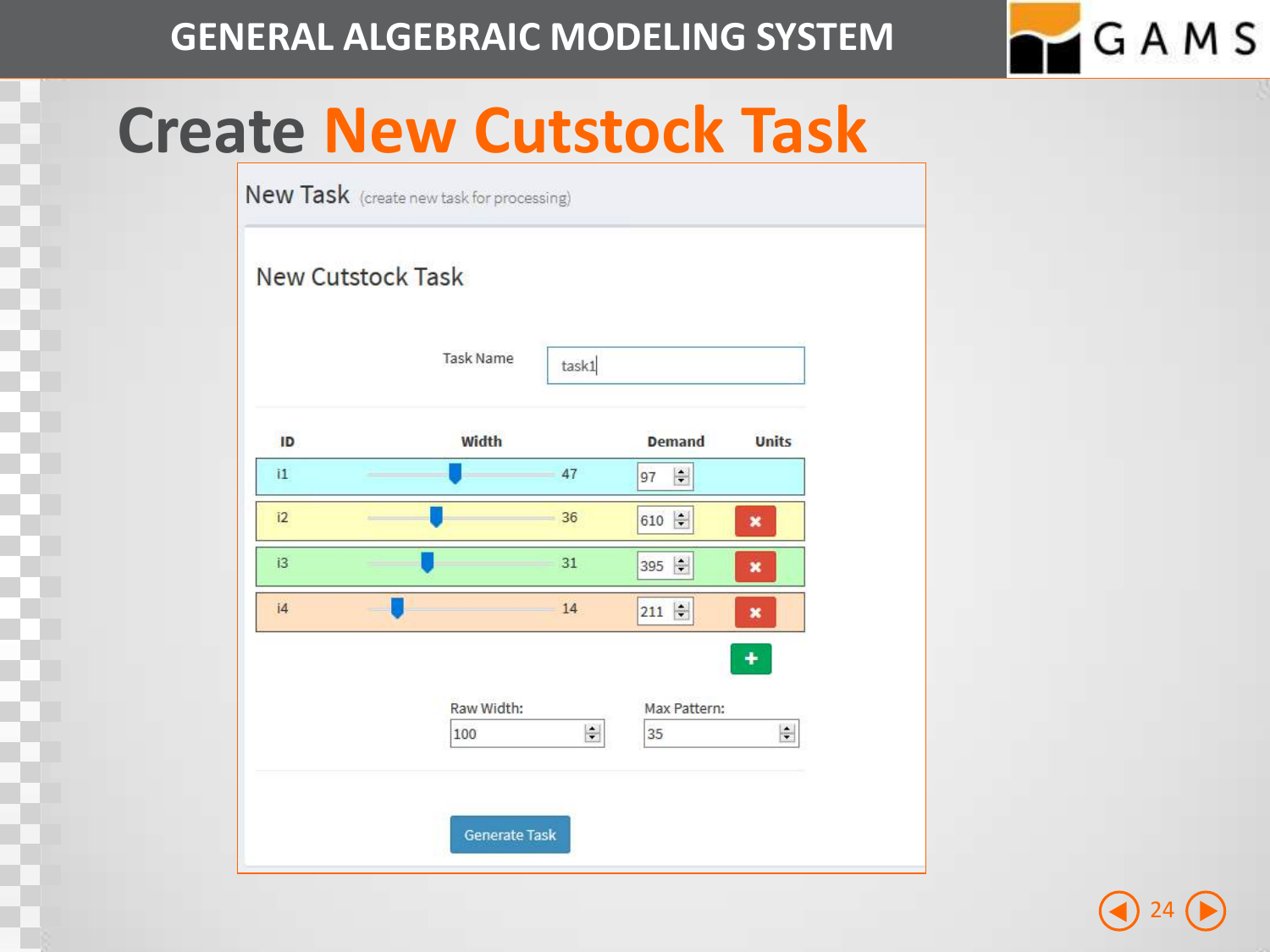

# **Task List (= Queue) and Status**

| <b>GAMS TaskManager</b> |          |       |                                                  |                    |                    |                     | <b>Change Passw</b>   |
|-------------------------|----------|-------|--------------------------------------------------|--------------------|--------------------|---------------------|-----------------------|
| user                    |          |       | Task List (previously generated tasks in system) |                    |                    |                     | <b>B</b> Hom          |
| Menu                    | Type     | Name  | <b>Status</b>                                    | <b>Issued On</b>   | <b>Allotted On</b> | <b>Completed On</b> | <b>Result</b>         |
| <b>K</b> Dashboard      | cutstock | task7 | available                                        | 19-Jul-17 07:59:55 | NA                 | <b>NA</b>           | <b>Status Checker</b> |
|                         | cutstock | task3 | completed                                        | 18-Jul-17 02:14:14 | 18-Jul-17 02:14:22 | 18-Jul-17 02:14:24  | <b>View Result</b>    |
| + New Cutstock Task     | cutstock | task2 | completed                                        | 18-Jul-17 02:13:58 | 18-Jul-17 02:14:02 | 18-Jul-17 02:14:03  | <b>View Result</b>    |
| + New Transport Task    | cutstock | task1 | completed                                        | 18-Jul-17 02:13:45 | 18-Jul-17 02:13:51 | 18-Jul-17 02:13:52  | <b>View Result</b>    |
|                         | cutstock | task4 | completed                                        | 18-Jul-17 02:12:04 | 18-Jul-17 02:12:10 | 18-Jul-17 02:12:12  | <b>View Result</b>    |
| + New Addition Task     | cutstock | task3 | completed                                        | 18-Jul-17 02:09:41 | 18-Jul-17 02:10:19 | 18-Jul-17 02:10:21  | <b>View Result</b>    |
| + New Farm Task         | cutstock | task2 | completed                                        | 18-Jul-17 02:09:28 | 18-Jul-17 02:10:08 | 18-Jul-17 02:10:10  | <b>View Result</b>    |
| <b>E</b> List Tasks     | cutstock | task1 | completed                                        | 18-Jul-17 02:09:16 | 18-Jul-17 02:10:07 | 18-Jul-17 02:10:09  | <b>View Result</b>    |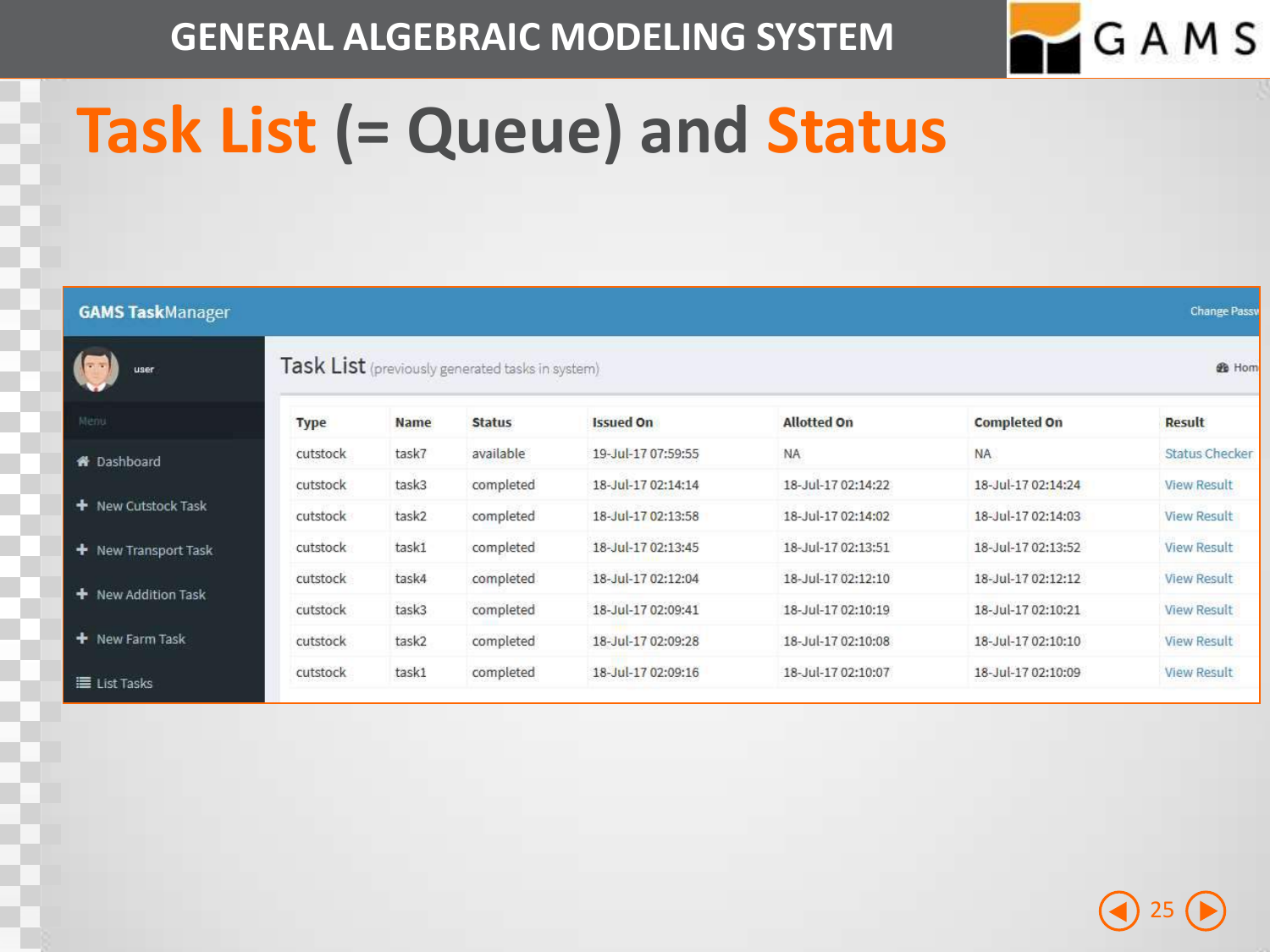

# **Tasks Results Page (1)**

| Task Results (task3) |               |                    | $\bullet$ Home $> \equiv$ Tasks |
|----------------------|---------------|--------------------|---------------------------------|
| <b>Name</b>          | task3         | <b>IssuedOn</b>    | 18-Jul-17 02:14:14              |
| <b>Type</b>          | cutstock      | <b>AllottedOn</b>  | 18-Jul-17 02:14:22              |
| <b>Status</b>        | completed     | <b>CompletedOn</b> | 18-Jul-17 02:14:24              |
| <b>Done By</b>       | CutstockBot01 |                    |                                 |
|                      |               |                    |                                 |
| Input                |               |                    |                                 |
| <b>RawWidth</b>      |               | <b>MaxPattern</b>  |                                 |
| 125                  |               | 35                 |                                 |
|                      |               |                    |                                 |
| <b>Piece Name</b>    | <b>Width</b>  | <b>Demand</b>      | Color                           |
| $\mathbf{1}$         | 47            | 97                 |                                 |
| i2                   | 36            | 610                |                                 |
| i3                   | 31            | 395                |                                 |
| i4                   | 14            | 211                |                                 |
|                      |               |                    |                                 |

26  $\bullet$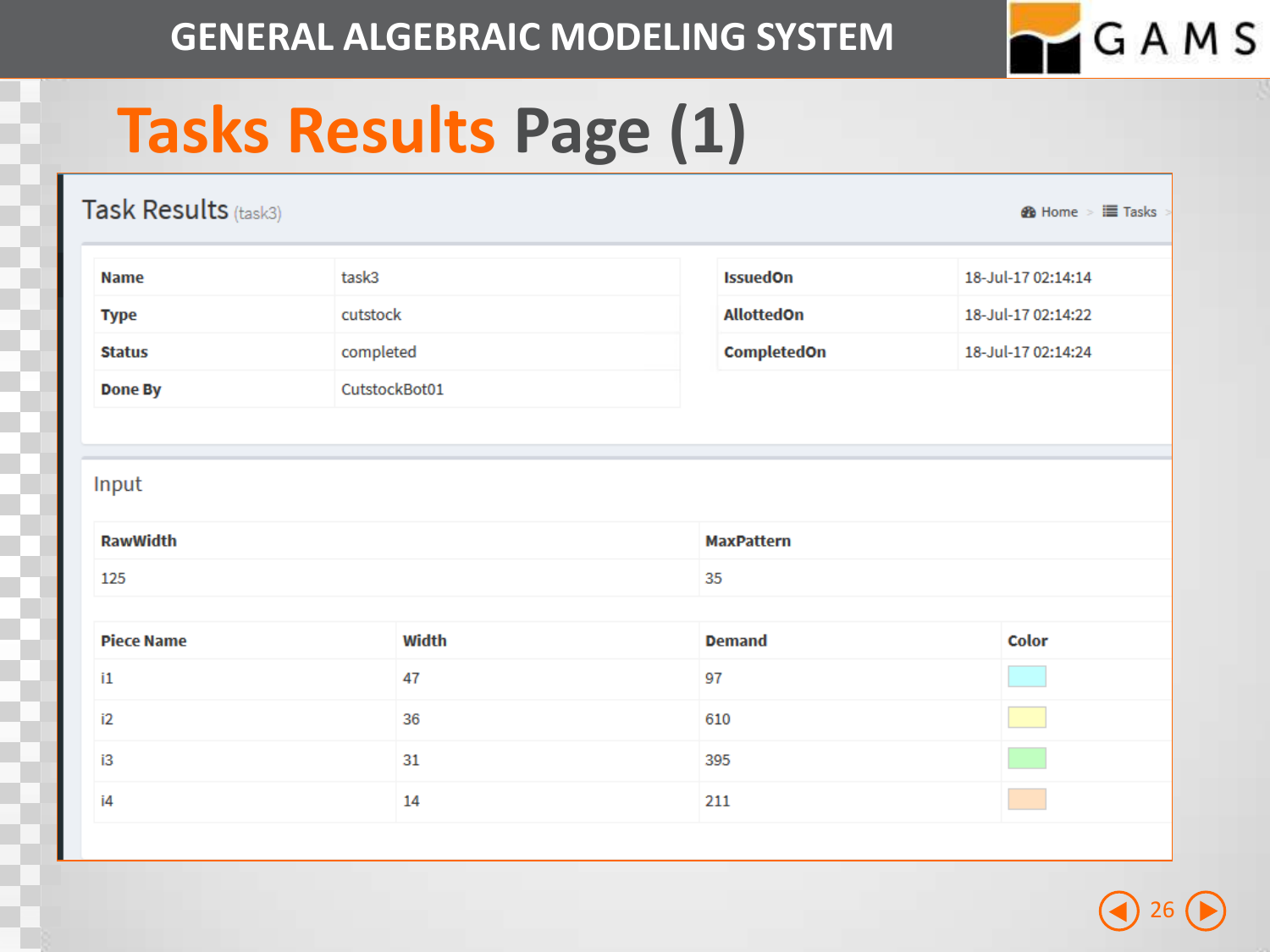

27

### **Tasks Results Page (2)**

| Output                                   |          |          |                 |               |          |               |           |               |   |
|------------------------------------------|----------|----------|-----------------|---------------|----------|---------------|-----------|---------------|---|
| pattern 5:87 times                       |          |          |                 |               |          |               |           |               |   |
| i3                                       | $\sf i3$ |          |                 | $\mathsf{i3}$ |          | $\mathsf{i3}$ |           |               | E |
| pattern 6: 203 times                     |          |          |                 |               |          |               |           |               |   |
| i2                                       |          | $\sf i2$ |                 |               | i2       |               |           | $\sf i4$      | E |
| pattern 9 : 47 times                     |          |          |                 |               |          |               |           |               |   |
| $^{\rm i1}$                              |          |          | $^{\rm i1}$     |               |          |               | $\sf{i}3$ |               | E |
| pattern 11:3 times                       |          |          |                 |               |          |               |           |               |   |
| $^{\rm i1}$                              |          |          | $\overline{12}$ |               | $\sf i4$ | i4            |           | $\mathsf{i}4$ | E |
|                                          |          |          |                 |               |          |               |           |               |   |
| Log                                      |          |          |                 |               |          |               |           |               |   |
| New pattern! Value: -3                   |          |          |                 |               |          |               |           |               |   |
| New pattern! Value: - 2.333333333333333  |          |          |                 |               |          |               |           |               |   |
| New pattern! Value: -1.66666666666667    |          |          |                 |               |          |               |           |               |   |
| New pattern! Value: -1.25                |          |          |                 |               |          |               |           |               |   |
| New pattern! Value: - 0.25               |          |          |                 |               |          |               |           |               |   |
| New pattern! Value: - 0.041666666666667  |          |          |                 |               |          |               |           |               |   |
| New pattern! Value: - 0.0220588235294117 |          |          |                 |               |          |               |           |               |   |
| Optimal Solution: 340                    |          |          |                 |               |          |               |           |               |   |
| pattern 5 87 times: i3: 4                |          |          |                 |               |          |               |           |               |   |
| pattern 6 203 times: i2: 3 i4: 1         |          |          |                 |               |          |               |           |               |   |
| pattern 9 47 times: i1: 2 i3: 1          |          |          |                 |               |          |               |           |               |   |
| pattern 11 3 times: i1: 1 i2: 1 i4: 3    |          |          |                 |               |          |               |           |               |   |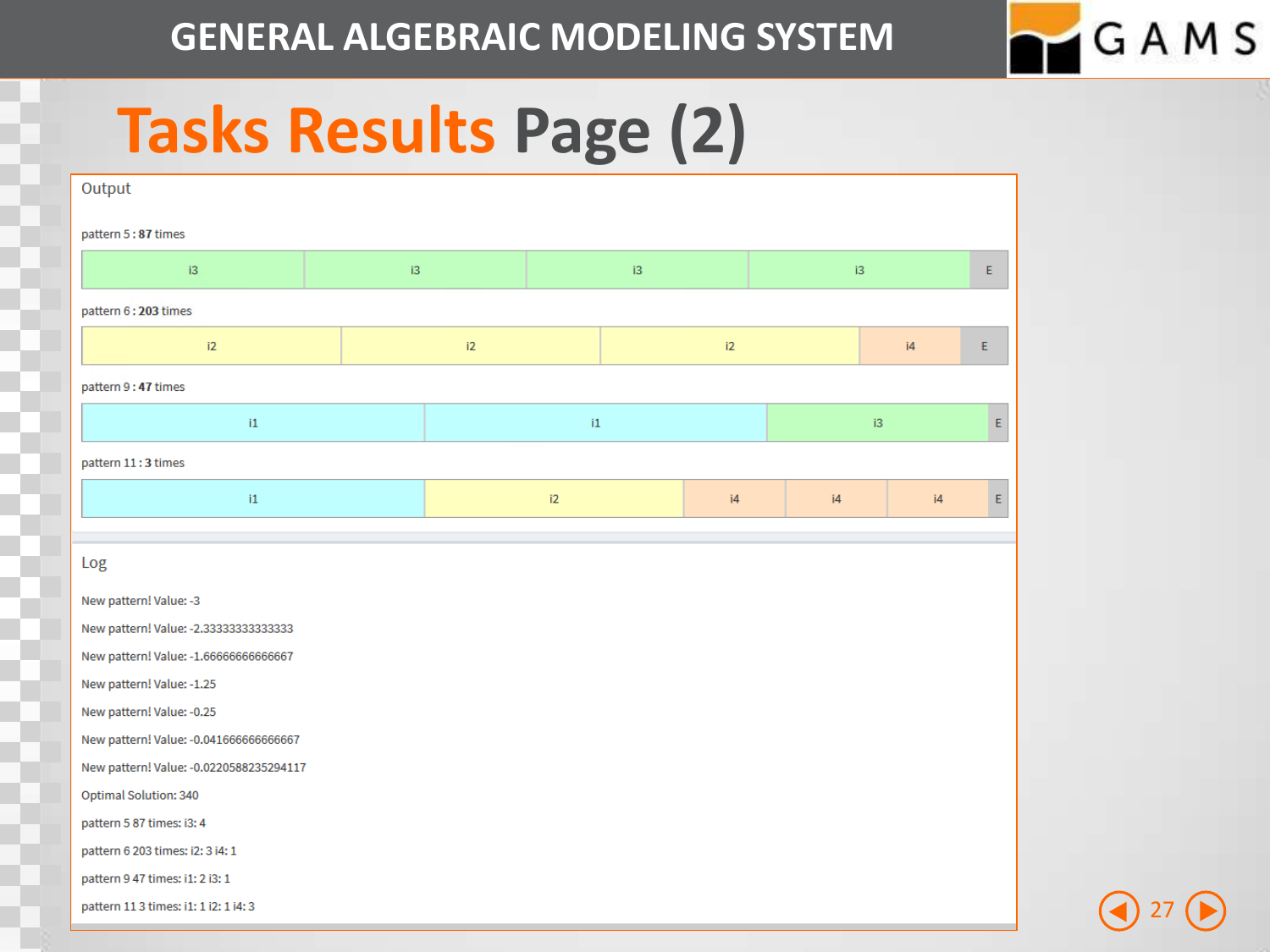# **Cutstock Bots Log**



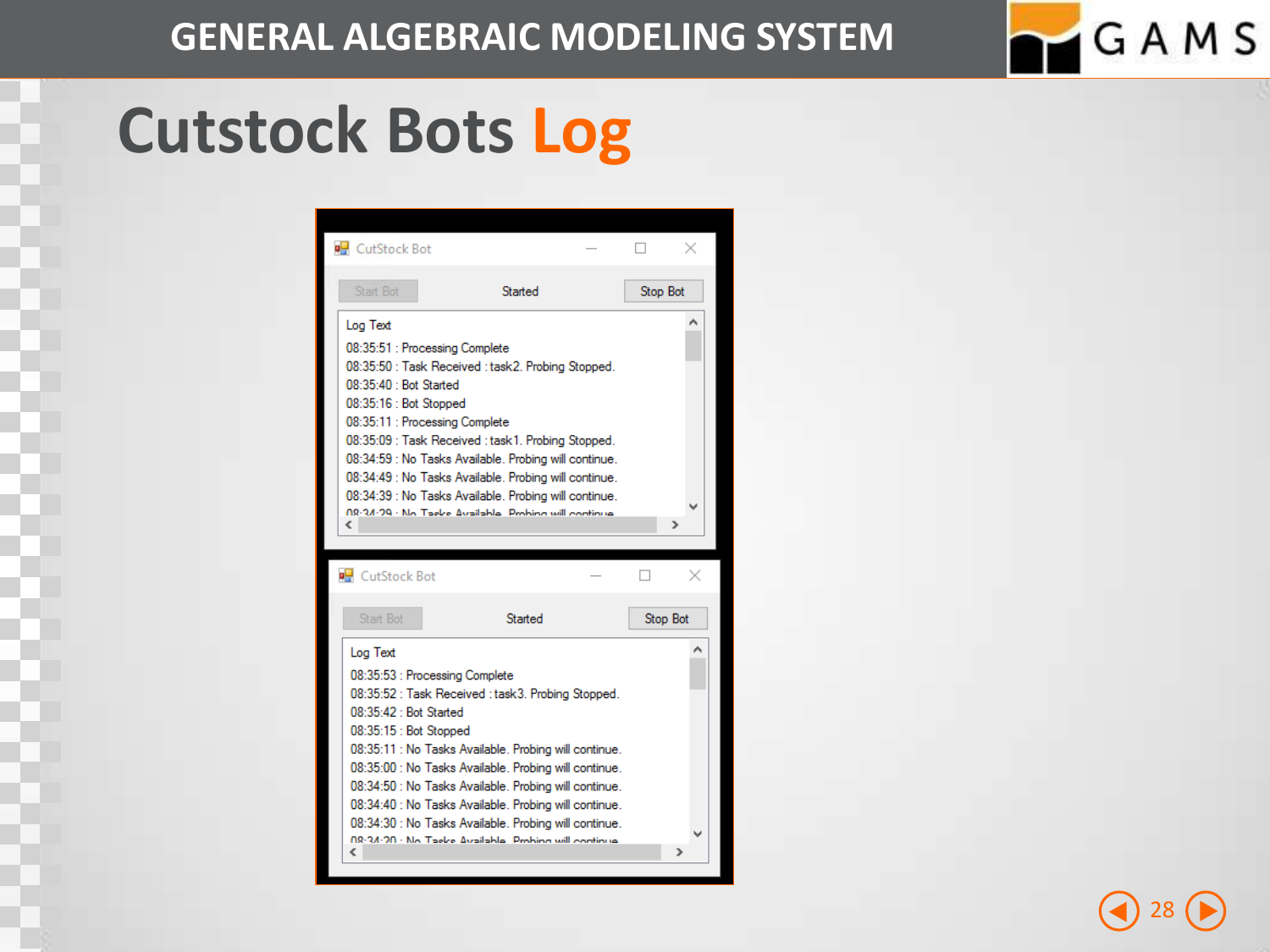

# **Summary and Outlook**

- Building Optimization Applications may be challenging
- GAMS has no preference for a specific User Interface OO-API makes it easy to embed GAMS models
- ▶ Optimization Bot/Agent Application Framework Integrates Web UI, GAMS, task bots and queues, and databases
	- Distributed system / multiple bot instances
	- Prototype done in .Net using the .Net OO-API
	- $\triangleright$  Source code for prototype will become open source